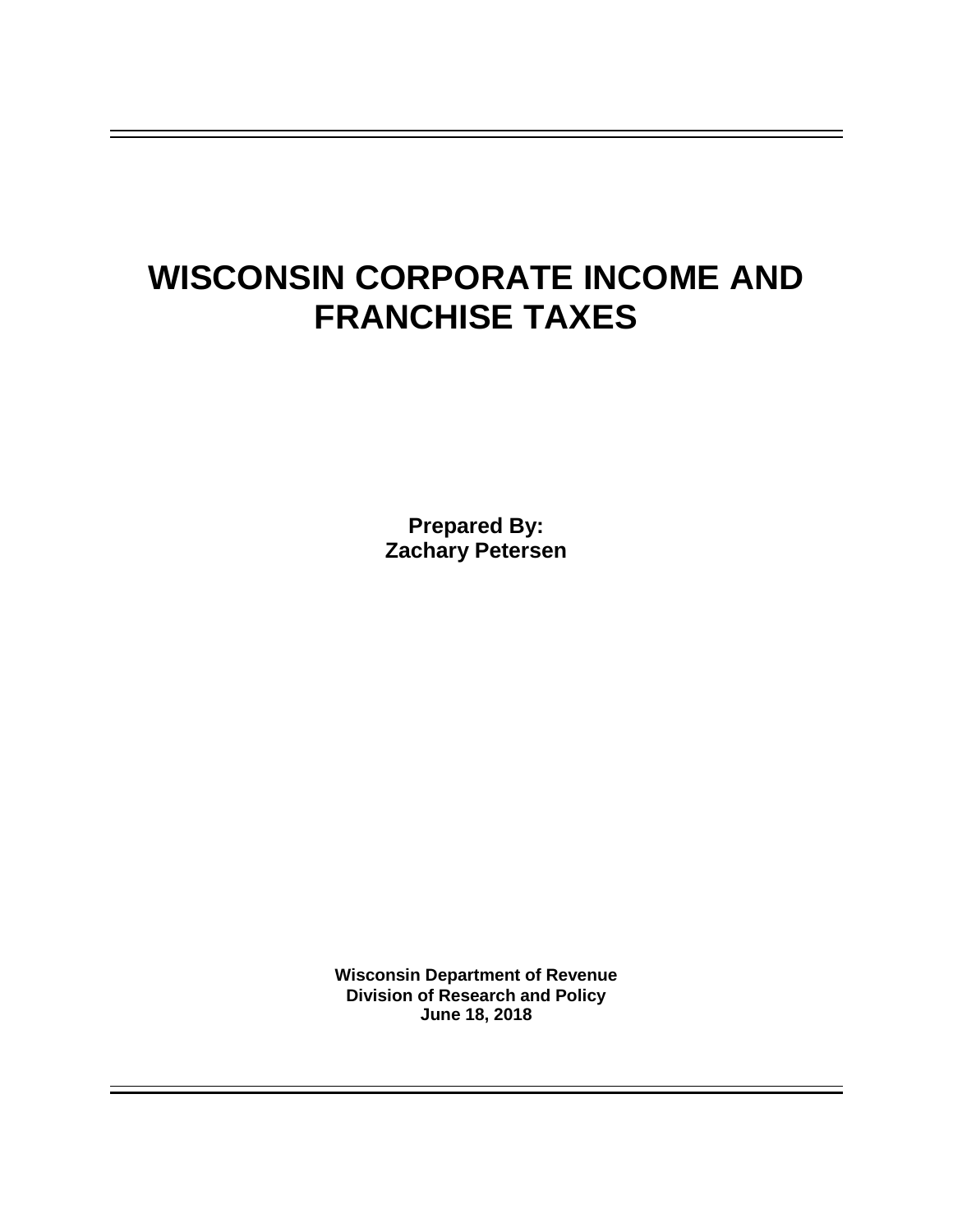The information in this report is current as of June 18, 2018 and through 2017 Wisconsin Act 367. Laws enacted after that date, new administrative rules, and subsequent court decisions may change the interpretations provided in this publication.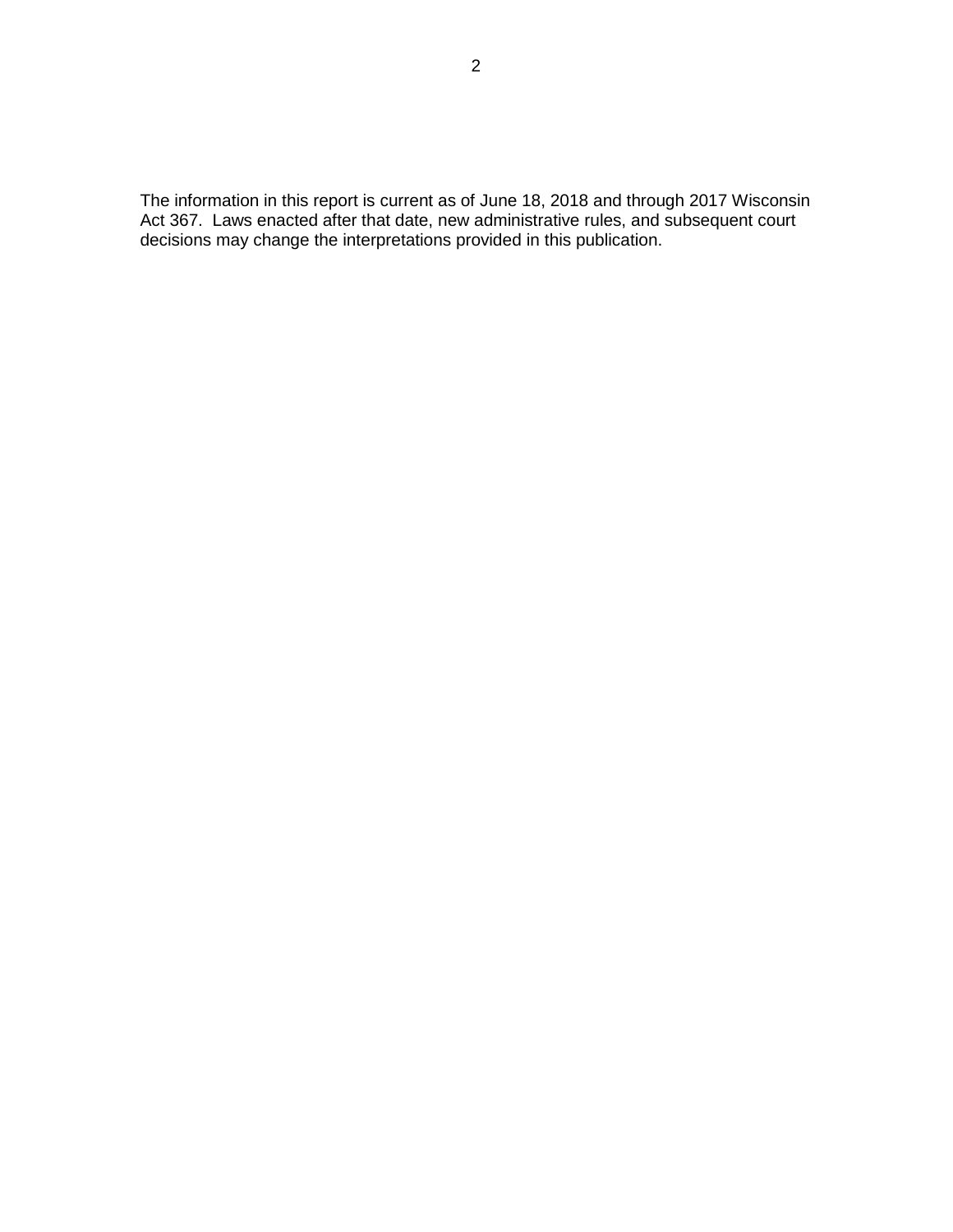# **Table of Contents**

| I. WISCONSIN C-CORPORATION FILERS BY INDUSTRY AND NET INCOME 24 |  |
|-----------------------------------------------------------------|--|
|                                                                 |  |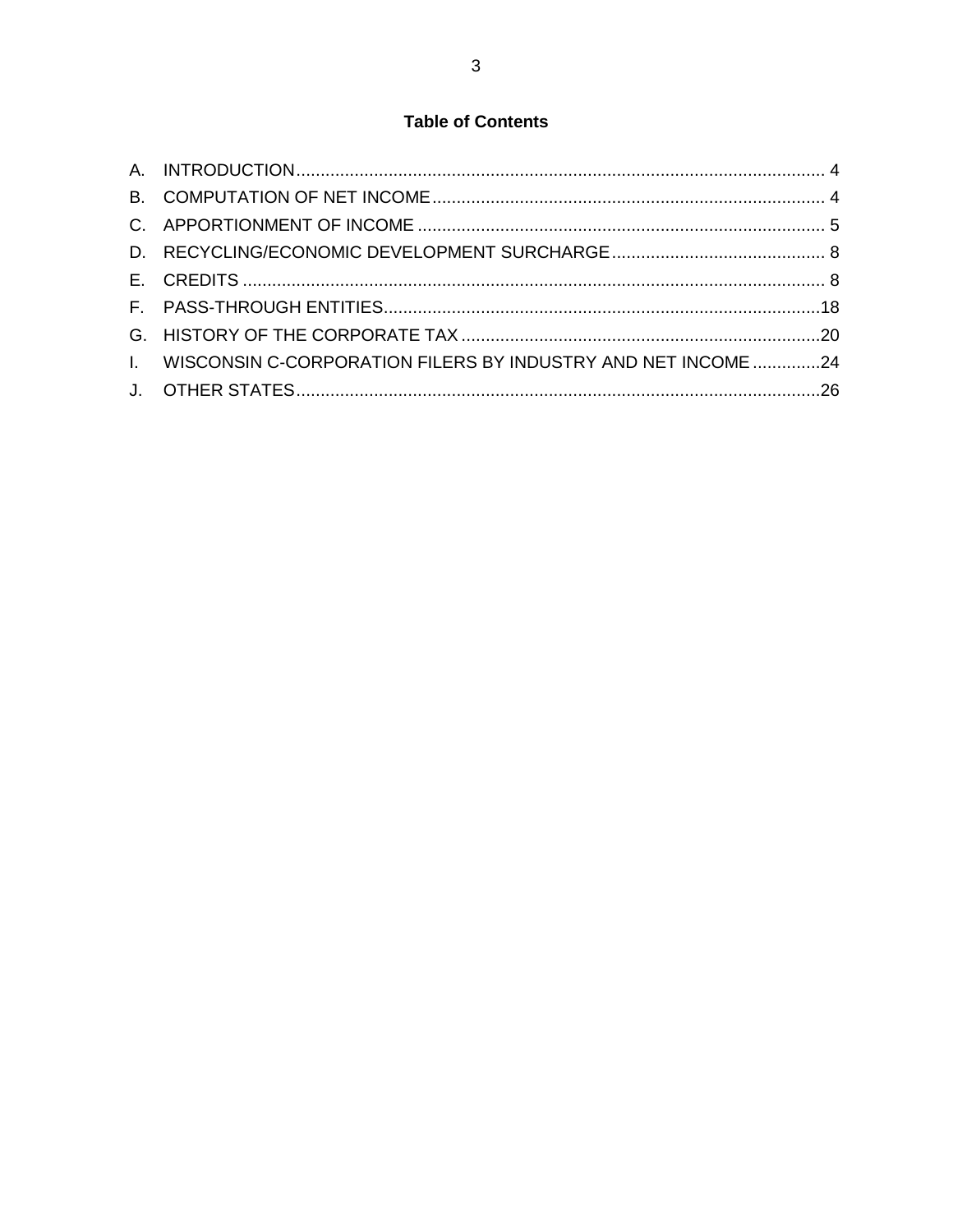## **THE WISCONSIN CORPORATE INCOME AND FRANCHISE TAXES**

#### <span id="page-3-0"></span>**A. INTRODUCTION**

Corporations doing business in Wisconsin are subject to either the corporate income tax or the corporate franchise tax. The corporate income tax is a tax on the net income of corporations doing business in the state. The corporate franchise tax is a tax on the privilege of doing business in the state. Corporate net income is used as the measure, or base, for the franchise tax. The distinction between the two taxes is subtle, relating primarily to the restrictions under federal law on the types of income that states can tax with an income tax (e.g., interest from U.S. obligations).

The vast majority of corporations pay the franchise tax. The income tax applies to corporations whose business in Wisconsin consists entirely of foreign or interstate commerce and to corporations that are filing their final return before dissolution. Because both levies employ the same 7.9% rate and the same general rules for determining corporate net income (although certain types of income cannot be taxed under the income tax), the two taxes are usually considered as one.

Corporate tax collections in state fiscal year (FY) 2017 were \$920.9 million, or 5.9% of total general purpose revenue (GPR) taxes of \$15.5 billion, a decrease of \$42.1 million (4.4%) from FY 2016.

#### <span id="page-3-1"></span>**B. COMPUTATION OF NET INCOME**

Computation of net income is federalized; that is, based primarily on the Internal Revenue Code (IRC). The starting point for computing Wisconsin net income is federal gross income, subject to certain modifications. Conformity to the IRC is not automatic in Wisconsin but generally requires adoption by statute of each federal law change. The exceptions are Section 179 expensing and depletion, in which case any federal changes are automatically in effect for Wisconsin for all tax years beginning on or after January 1, 2014. Wisconsin applies federal regulations, rules, and court cases interpreting the IRC, when applicable, in determining the proper treatment of an item. For taxable years beginning after December 31, 2013, for purposes of computing amortization and depreciation, Wisconsin follows IRC as of January 1, 2014.

Starting with the first taxable year beginning after December 31, 2013, and for each of the next four taxable years, a corporation must either add or subtract 20% of the difference between the combined federal adjusted basis and the combined Wisconsin adjusted basis of all depreciated or amortized assets as of the last day of the taxable year beginning in 2013 that are being depreciated or amortized for both federal and Wisconsin purposes.

Certain items that are exempt under federal law are taxable in Wisconsin. These items of income must be added back to federal taxable income to arrive at Wisconsin taxable income. These items include: interest income from state and municipal obligations, state taxes accrued or paid, expenses related to nontaxable income, and federal depreciation or amortization in excess of Wisconsin amounts. In general, the amount of Wisconsin credits computed in the tax year is also added back to income to avoid double counting of the credit amount. Some credits based on investment in assets require a basis adjustment instead of an addition to income.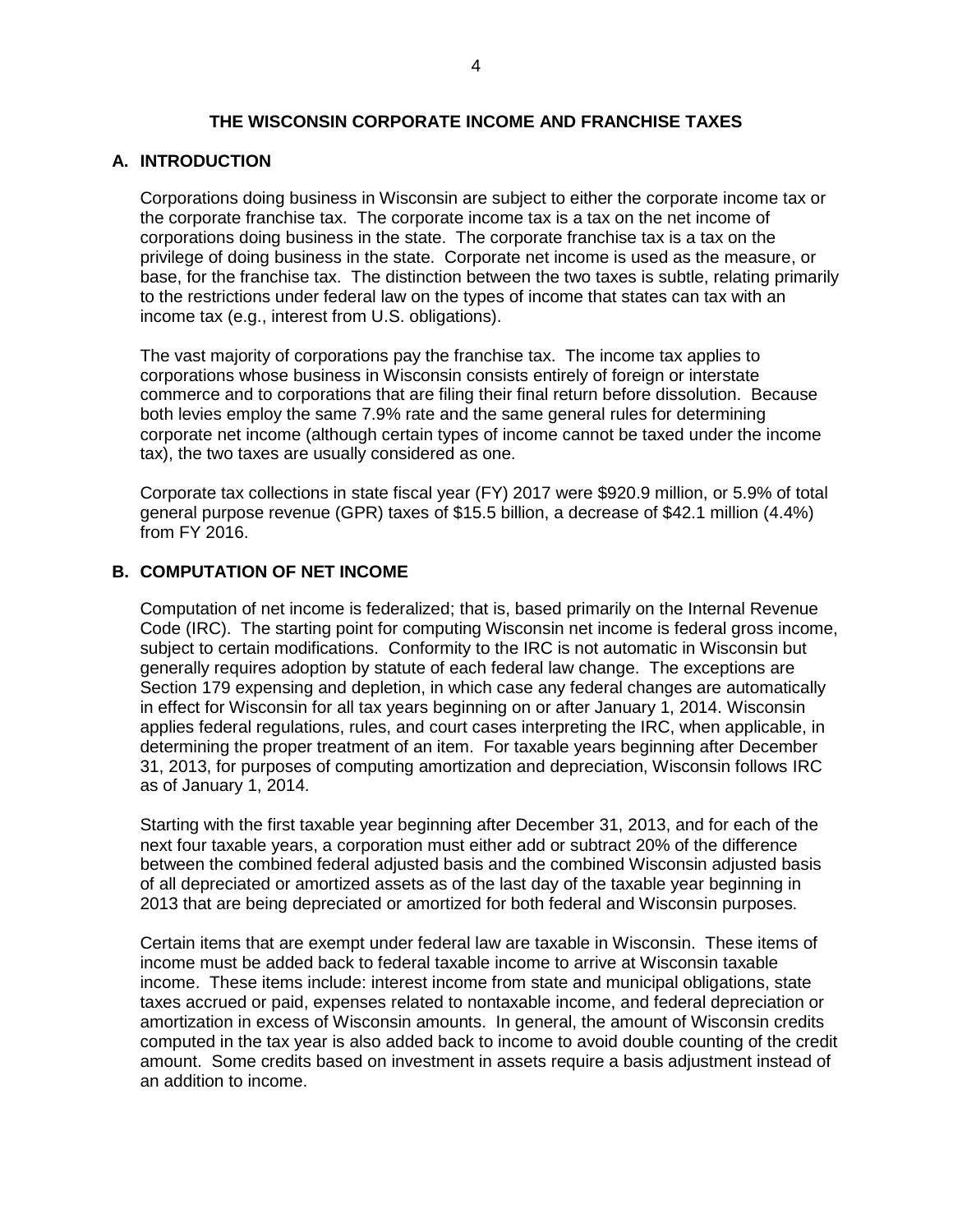For tax years beginning on or after January 1, 2008, interest and rental expenses paid by a corporation to a related entity as defined under Section 267 of the IRC must be added back to income. For tax years beginning on or after January 1, 2009, intangible expenses and management fees paid to a related entity must also be added back to income.<sup>1</sup>

Wisconsin also subtracts from income some items that are taxable at the federal level but exempt under Wisconsin law. These items include dividends that are taxed federally but qualify for the Wisconsin dividends received deduction, certain subpart F income from controlled foreign corporations, certain other federally taxable interest, and the amount of the Wisconsin depreciation deduction that exceeds federal amounts. The resulting amount, after all pre-apportionment additions and subtractions are made, is multiplied by the apportionment factor to arrive at apportioned income. To this is added the Wisconsin portion of non-apportionable income. Combined group members may subtract capital losses that are not related to group income and pre-2009 losses. Insurance companies must make an adjustment to deduct dividends received from the calculation of business losses. Finally, Wisconsin net business loss carryforwards are subtracted to arrive at net taxable income.<sup>2</sup>



For tax years beginning on or after January 1, 2009, corporate groups with common ownership are required to file a combined tax return. Income and deduction items, with inter-company transactions removed, are summed for all members to arrive at the group's income that is apportioned to each member based on the member's sales in Wisconsin.

# <span id="page-4-0"></span>**C. APPORTIONMENT OF INCOME**

Corporations that conduct business in more than one state must apportion their net income among the states with jurisdiction to tax the income, in other words, determining their apportionment factor. For most types of corporations, the numerator of the factor is comprised of sales in Wisconsin, while the denominator is total sales without regard to

<sup>&</sup>lt;sup>1</sup> A deduction is allowed for these expenses if either the expense was paid to a related entity acting as a conduit to an unrelated third party or the expense was paid to a bank holding company, a savings bank holding company, or a savings and loan holding company.

<sup>2</sup> Non-apportionable income is income derived from the sale of non-business real or tangible personal property or from rentals and royalties from non-business real or tangible personal property.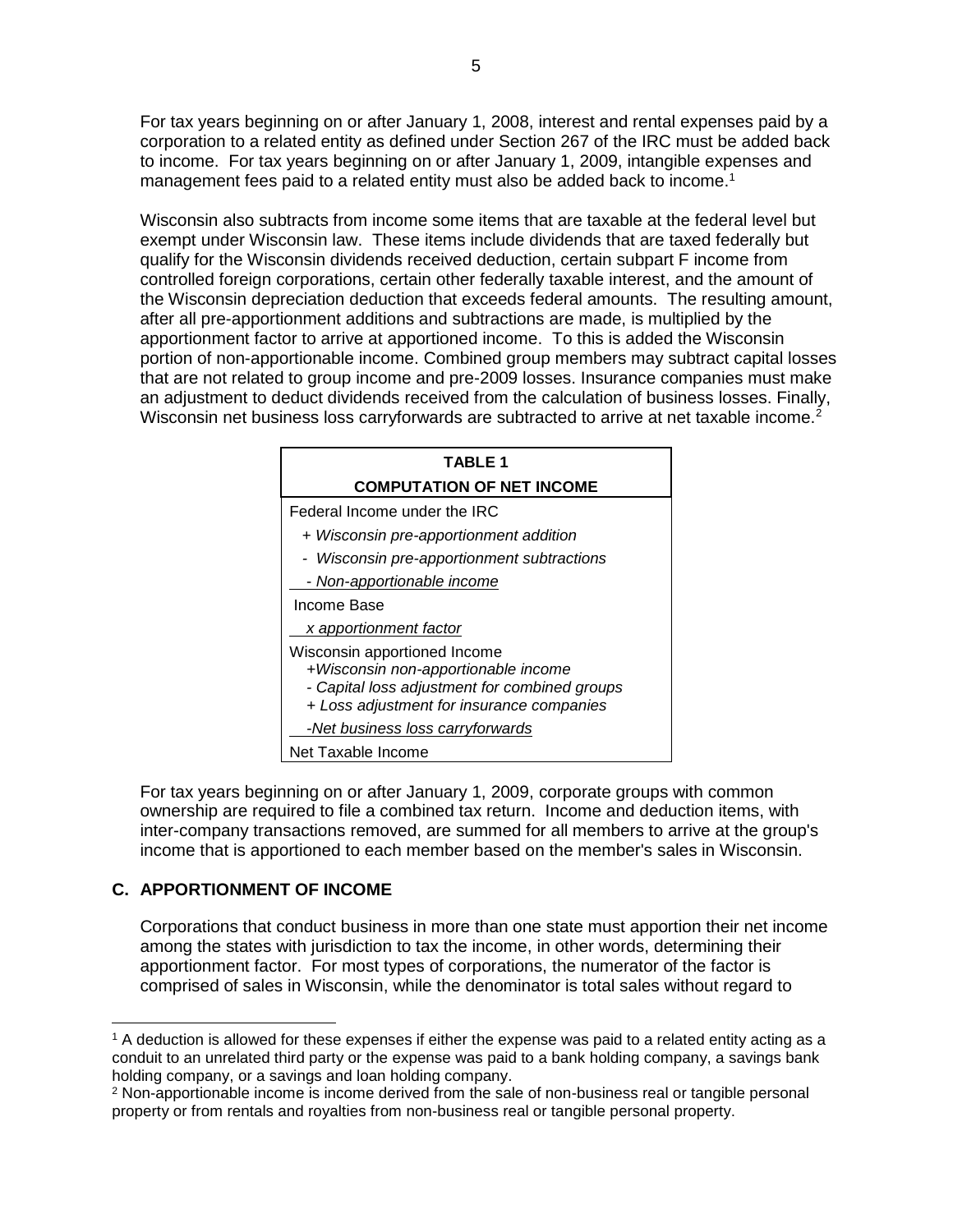location. For members of corporate groups that are required to file a combined report, each member determines its sales both within Wisconsin as well as total sales. Sales between members of the same corporate group are disregarded. The total sales for each member are summed to derive a common denominator for the sales factor for all members. Total group income is apportioned to each member based on the member's Wisconsin sales as a share of total group sales everywhere. Members with no sales in Wisconsin will have no apportionable income that is taxable to Wisconsin.<sup>3</sup>

In calculating the sales factor under the multi-state apportionment formula, taxpayers are required to treat certain "throwback" sales as being the equivalent of Wisconsin sales. Throwback sales are shipments of tangible personal property originating in Wisconsin to the federal government or to customers located in states where the seller is not subject to tax because of nexus standards defined by federal law (P.L. 86-272) and further clarified by the Wisconsin Administrative Code (Chapter Tax 2.82). 4

Under the nexus standards, a corporation must have some type of economic activity in a state before its income can be taxed by that state. A corporation cannot be taxed by a state in which it does not have nexus. The purpose of the throwback rule is to ensure that 100% of a multi-jurisdictional corporation's income is apportioned to states with *jurisdiction* to tax it, regardless if the state actually imposes a corporate income or franchise tax. In the absence of a throwback rule, sales to destinations where the seller does not have nexus would not be included in the numerator of the sales factor of any state. This would result in a portion of a company's income not being subject to tax in any state.

Like most states, Wisconsin uses special apportionment formulas for certain industries. The following table shows the special industry factors used in the apportionment formula. Each factor measures the share of Wisconsin activity to total activity, e.g., Wisconsin payroll to total payroll. In each case where multiple factors are listed, the apportionment percentage for the specific industry is the arithmetic average of the factors listed in Table 2. For corporations in any of the special industry classifications that are members of a combined group, an additional calculation is required to convert the special apportionment factor into a modified sales factor so that it's numerator and denominator can be combined with those of the other members of the group.

<sup>3</sup> More information on Wisconsin's combined reporting law can be found at https://www.revenue.wi.gov/Pages/Combrept/home.aspx.

<sup>4</sup> For tax years beginning on or after January 1, 2009, throwbacks sales of computer software, services, royalties, and intangibles were repealed.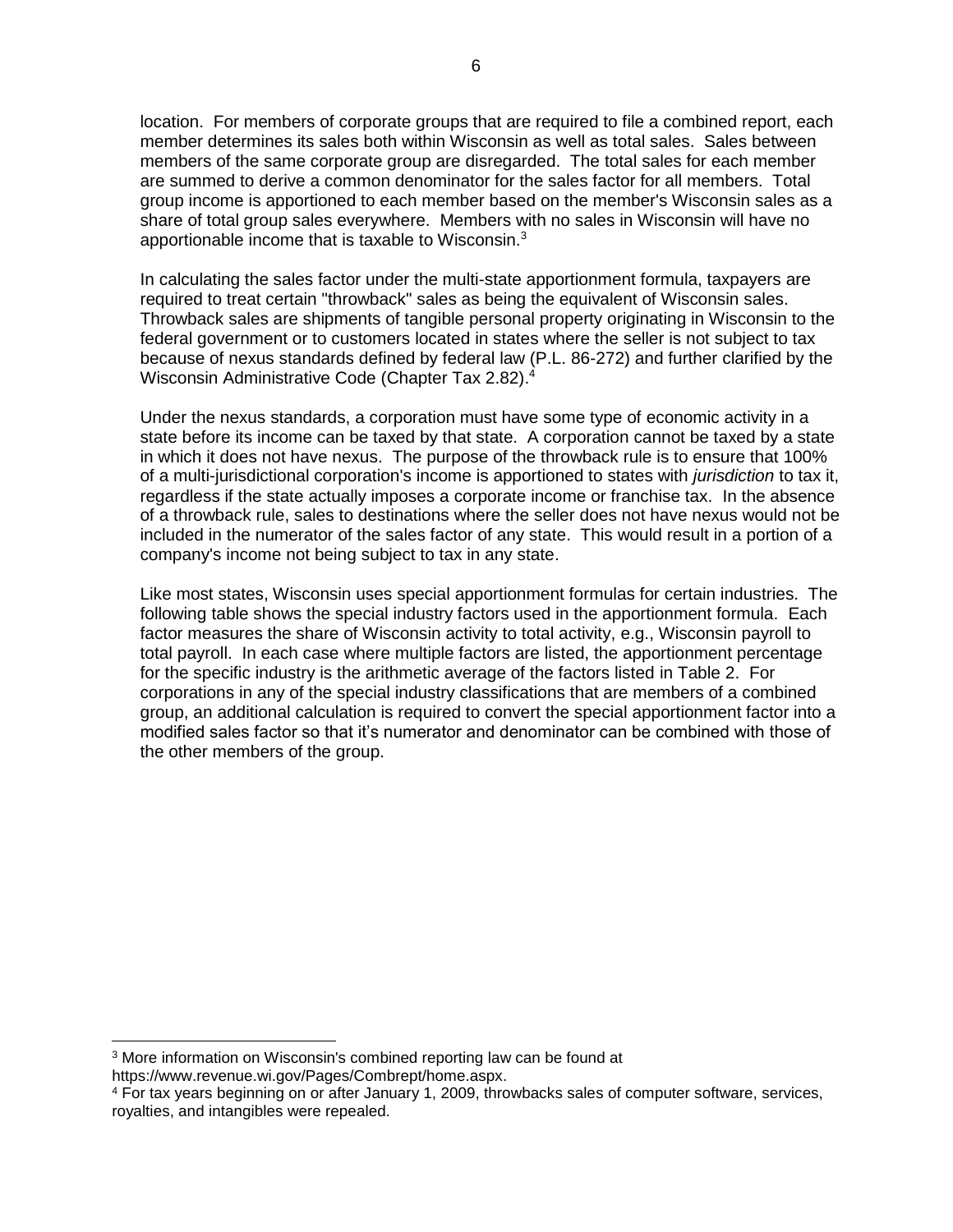| TABLE 2<br>SPECIAL INDUSTRY APPORTIONMENT FACTORS                                                |                                                                                                                |  |  |
|--------------------------------------------------------------------------------------------------|----------------------------------------------------------------------------------------------------------------|--|--|
| <b>Industry</b>                                                                                  | <b>Factors</b>                                                                                                 |  |  |
| Interstate Pipeline Companies                                                                    | Three equally-weighted factors - property, payroll,<br>and traffic units                                       |  |  |
| Interstate Financial Institutions                                                                | Single receipts factor                                                                                         |  |  |
| Interstate Telecommunications Companies                                                          | Three equally-weighted factors - property, payroll,<br>and sales                                               |  |  |
| Insurance Companies                                                                              | Single premiums factor                                                                                         |  |  |
| IInterstate Air Carriers                                                                         | Three equally-weighted factors - revenue tons,<br>originating revenues, and arrivals and departures            |  |  |
| IInterstate Motor Carriers                                                                       | Two equally-weighted factors - gross receipts and<br>ton miles of carriage                                     |  |  |
| IInterstate Railroads                                                                            | Two equally-weighted factors - gross receipts and<br>revenue ton miles                                         |  |  |
| Interstate Broker-Dealers, Investment Advisers,<br><b>Investment Companies, and Underwriters</b> | Single receipts factor                                                                                         |  |  |
|                                                                                                  | Three equally-weighted factors - aircraft arrivals<br>and departures scheduled by the affiliated direct air    |  |  |
| Air Freight Forwarders                                                                           | carrier, revenue tons handled by the affiliated direct<br>air carrier, and the air freight forwarder's revenue |  |  |

For tax years beginning after December 31, 2018, a broadcaster will use a separate sourcing methodology. A broadcaster's gross receipts from advertising are in this state only if the advertiser's commercial domicile is in this state. A broadcaster's gross royalties and other gross receipts received for the use or license of intangible property are sales in this state only if the commercial domicile of the purchaser of licensee is in Wisconsin, and the purchaser or licensee has a direct connection or relationship with the broadcaster pursuant to a contract under which the royalties or receipts are derived.

The amount of a broadcaster's gross receipts from advertising and the use or license of intangible property are adjusted as follows:

- a. Determine the amount of the numerator of the sales factor for a broadcaster as provided in the paragraph above.
- b. Multiply .01 by the total amount of the domestic gross receipts of the broadcaster from advertising and royalties and other gross receipts for the use of license of intangible property.
- c. Determine the numerator of the sales factor for a broadcaster by substituting the amount determined under paragraph b for the total amount determined under paragraph a.
- d. Except as provided in paragraph e, if the amount of the numerator determined under paragraph c is more than the amount determined under paragraph a, substitute the amount of total gross receipts determined under paragraph b for the total amount of gross receipts determined under paragraph a. For purposes of this paragraph, the amount of the numerator for a broadcaster is the amount determined under paragraph c.
- e. If the amount of the numerator computed under paragraph c is more than 140% of the amount determined under paragraph a, adjust the total amount of the gross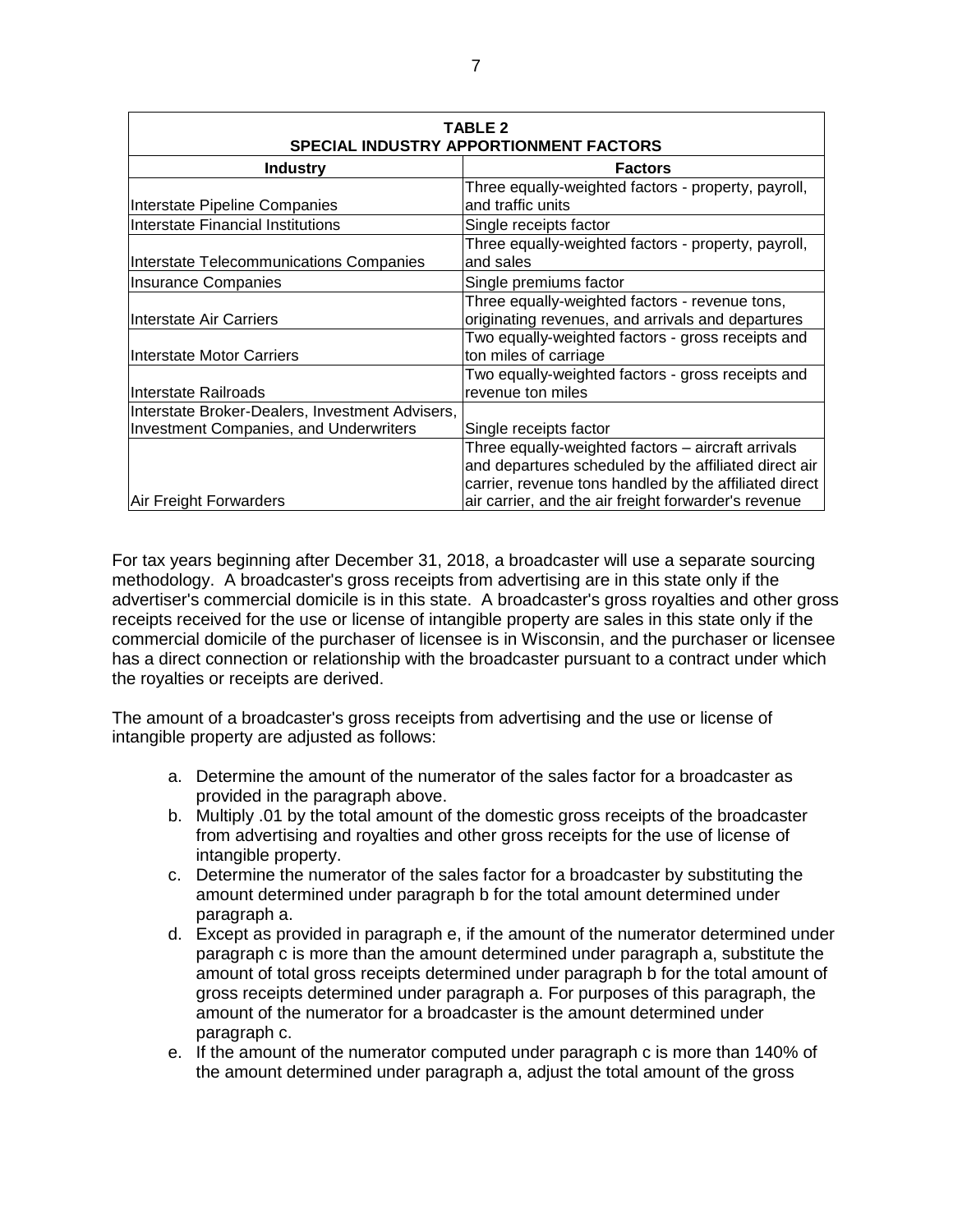receipts under paragraph a so that the amount of the numerator for a broadcaster is 140% of the numerator otherwise determined under paragraph a.

# <span id="page-7-0"></span>**D. ECONOMIC DEVELOPMENT SURCHARGE**

Wisconsin imposes an economic development surcharge on all corporations and insurance companies that pay the income and franchise tax with gross receipts exceeding \$4 million. For C-corporations and insurance companies. The surcharge is equal to 3% of gross tax liability. For S-corporations the surcharge is equal to 0.2% of net Wisconsin income. The maximum surcharge is \$9,800 and the minimum is \$25. The surcharge does not apply to entities not required to file an income tax return. Non-refundable income and franchise tax credits cannot be applied to reduce the amount of the economic development surcharge. Revenues are deposited in a segregated economic development fund and are used to fund the economic development programs of the Wisconsin Economic Development Corporation (WEDC). The economic development surcharge generated \$38.8 million in revenue in FY 2017.

# <span id="page-7-1"></span>**E. CREDITS**

A credit is an amount subtracted directly from the taxpayer's Wisconsin gross tax liability (i.e., the amount determined by applying the Wisconsin tax rate to Wisconsin taxable income) to determine Wisconsin net tax liability. A nonrefundable credit only reduces the amount of tax otherwise due. Claimant may carryforward nonrefundable credit that exceeds their tax liability for the year to instead offset tax liabilities in future years, generally up to the next fifteen years. In contrast, a refundable credit is used to offset current taxes due, and the amount of credit in excess of tax due is refunded to the taxpayer. The taxpayer may also choose to apply some or all of any excess refundable credit amount to the following year's tax liability. The descriptions below note whether the credit is refundable or nonrefundable.

Credits fit into one of five general categories: industry-specific credits, research credits, zone-based credits, credits for economic development, and agricultural credits.<sup>5</sup>

# **1. Industry-Specific Credits**

*Manufacturing and Agriculture Credit*. For taxable years beginning after December 31, 2012, a non-refundable manufacturing and agriculture credit is available. $6$  The credit is equal to a specified percentage of the claimant's qualified production activities income that is derived from property assessed as manufacturing or agricultural property in Wisconsin, as defined under state property tax law. Insurance companies may not claim the credit.

"Qualified production activities income" is the amount of the claimant's gross receipts for the taxable year that exceeds the direct and indirect costs that are allocable to such

<sup>5</sup> More information on Wisconsin's business credits, including the most recent information on the amount of credits claimed and used to offset tax is available in the publication entitled "State Tax Incentives for Economic Development in Wisconsin," available at<https://www.revenue.wi.gov/DORReports/15incent.pdf> <sup>6</sup> More information on the manufacturing and agriculture credit may be found at <https://www.revenue.wi.gov/Pages/faqs/ise-manufagr.aspx>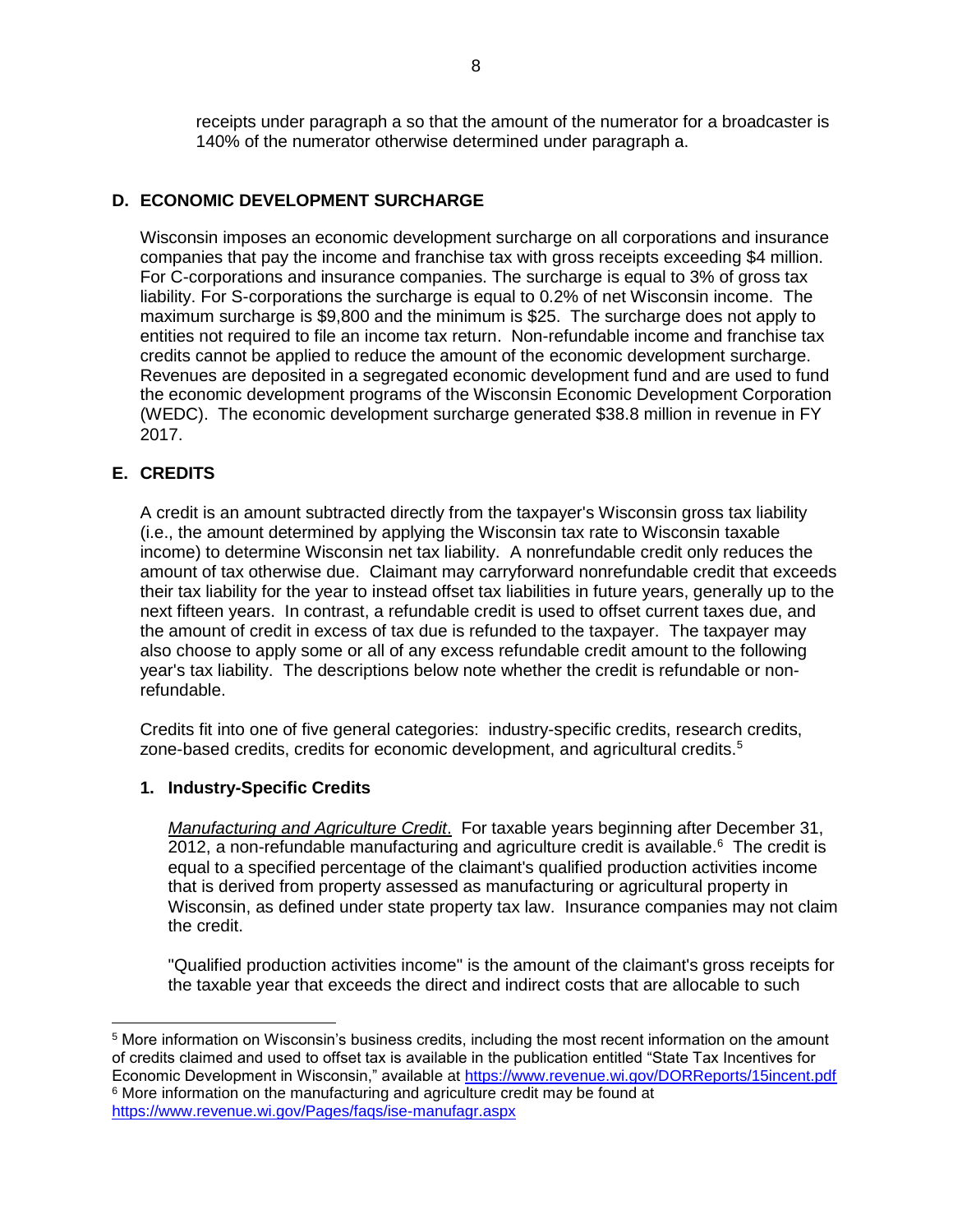receipts multiplied by the gross receipts factor. "Qualified production activities income" does not include any of the following:

a. income from film production;

- b. income from producing, transmitting, or distributing electricity, natural gas, or potable water;
- c. income from constructing real property;
- d. income from engineering or architectural services performed with respect to constructing real property;
- e. income from the sale of food and beverages prepared by the claimant at a retail establishment; or
- f. income from the lease, rental, license, sale, exchange, or other disposition of land.

Under the corporate income and franchise tax, the credit would be the lesser of 7.5% of the claimant's:

- **e** eligible qualified production activities income;
- income apportioned to Wisconsin for state corporate income and franchise tax purposes; or
- taxable income for corporate income and franchise tax purposes.

Claimants who have been approved to be classified as manufacturers but are not eligible to be listed on the department's manufacturing roll until January of the following year may claim the credit when approved by the Department.

Unused tax credit amounts may be carried forward for up to 15 years to offset future tax liabilities.

*Manufacturing Investment Credit.*The manufacturer's sales tax credit was repealed for tax years beginning after December 31, 2005. For tax years beginning on or after January 1, 2008, firms that had more than \$25,000 of unused manufacturer's sales tax credit as of December 31, 2005 may claim a new nonrefundable manufacturing investment credit equal to the total unused manufacturers' sales tax credit carryforwards held before the credit was repealed.<sup>7</sup> The unused credit must be amortized equally over 15 years. Unused credits can be carried forward for 15 years. Companies are allowed to take the credit beginning in 2008 only if they were certified by the former Department of Commerce to have met one of the following criteria:

- retention of 100% of the full-time (at least 35 hours per week) jobs employed by the company as of December 23, 2003; or
- average annual investment since January 1, 2003 equal to 2% of total book value of the company's depreciable assets in Wisconsin-based plants/facilities or \$5 million.

*Credit for Insurance Security Fund Assessments.*Chapter 646, Wisconsin Statutes, provides a credit against state taxes, including the corporate income and franchise tax, for certain assessments levied on insurance companies by the Wisconsin Insurance Security Fund. The fund is designed to protect policyholders in cases where their insurance company has failed and is in the process of liquidation. Where the available

<sup>7</sup> Firms that had less than \$25,000 in manufacturer's sales tax credit carryforwards as of December 31, 2005 were allowed to claim 50% of the amount in tax year 2006 and 50% in tax year 2007.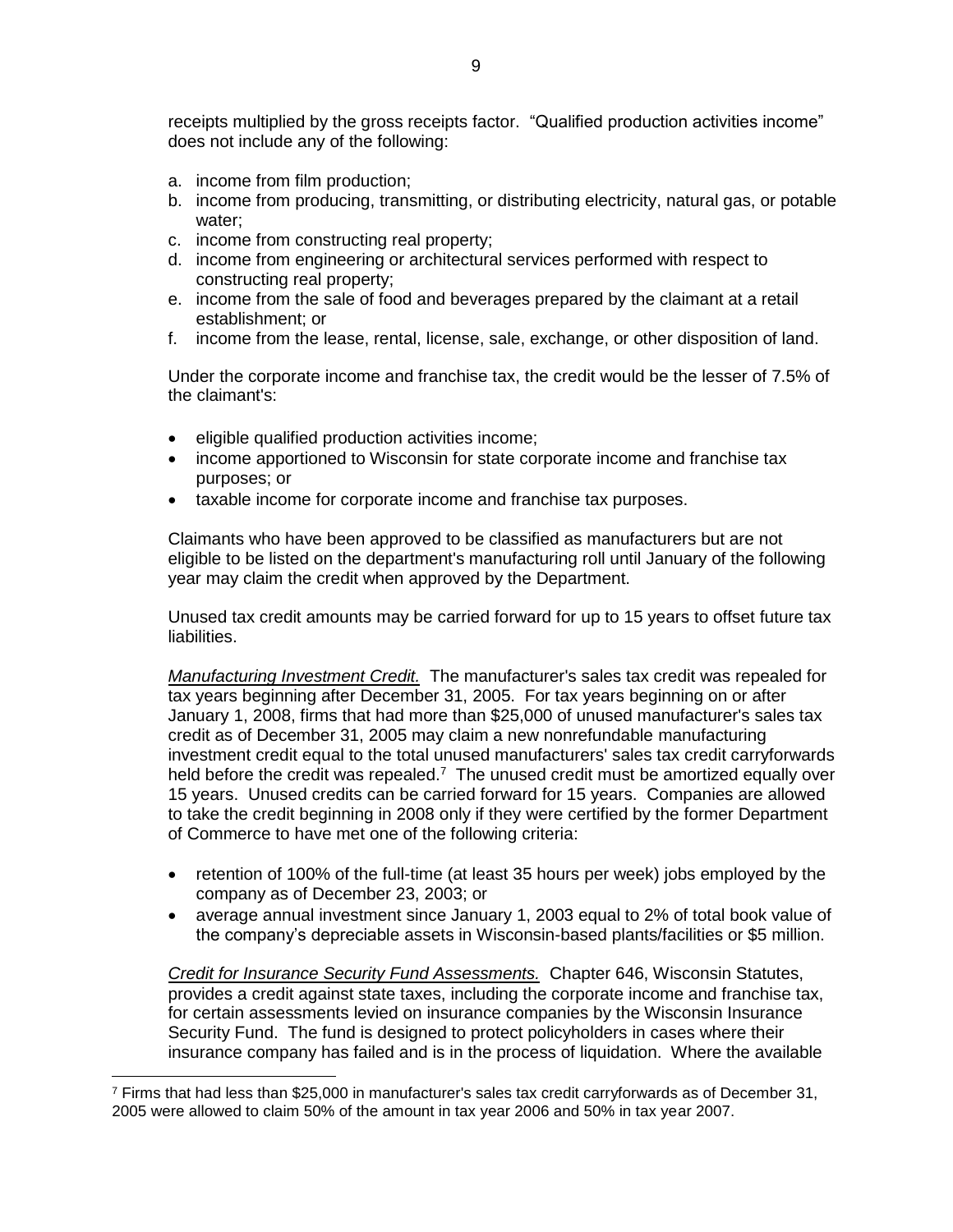assets and reserves of failed insurers are inadequate to meet claims, the fund may assess insurance companies doing business in the state, with some exceptions (e.g., fraternal benefit societies). Such assessments are eligible for a 100% tax credit if they cannot be recovered through higher premiums. This can occur if premiums are fixed for a particular line of business. The tax credit is nonrefundable and must be claimed in equal installments over a five-year period, beginning with the year following the one in which the assessment is made.

*Community Rehabilitation Program Credit*. A community rehabilitation program tax credit that equals 5% of the amount the claimant pays in a tax year to a community rehabilitation program to perform work for the claimant's business is available for tax years beginning on or after July 1, 2011. The maximum tax credit that can be claimed is \$25,000 for each community rehabilitation program that the claimant enters into a contract with, and unused credit amounts can be carried forward up to 15 years to offset future tax liabilities. In order to claim a credit, the claimant is required to submit with the claimant's tax return verification that the claimant has entered into a contract with a community rehabilitation program and that the program has received payment from the claimant for work provided by the program.

#### **2. Research Credits**

To encourage corporations to carry out research and development (R&D) activities in the state, three tax credits are available: a credit for R&D-related non-capital expenditures, an engine research credit, and an energy efficient products research credit.

*Research Expenditure Credit*. A nonrefundable research expenditure credit for noncapital expenditures related to research activities conducted in Wisconsin is available to corporations. The credit applies only to research expenditures that are undertaken to discover information that is technological in nature and intended to be useful in the development of a new or improved business component. Expenses must be incurred in connection with research conducted in Wisconsin in order to qualify for the credit. Qualifying expenditures are defined by reference to the rules established under Section 41 of the IRC with certain exceptions. Qualified research expenses cover in-house expenses for the taxpayer's own research (wages, supplies, and computer use charges) and 65% of amounts paid or incurred for qualified research done by a person other than an employee of the taxpayer.

The credit is equal to 5.75% of the amount by which the claimant's qualified research expenses for the taxable year exceed 50% of the average qualified research expenses for the 3 taxable years immediately preceding the taxable year for which the claimant claims the credit. If the claimant had no qualified research expenses in any of the 3 taxable years immediately preceding the taxable year for which the claimant claims the credit, the claimant may claim an amount equal to 2.875% of the qualified research expenses for the taxable year for which the credit is claimed.

Expenses under the research expenditure credit are not eligible for the engine research credit or the energy efficient products research credit. Unused amounts of the credit can be carried forward for up to 15 years. Effective for tax years beginning on or after January 1, 2018, up to 10% of the credit generated in the current tax year is refundable. The remaining unused tax credit may still be carried forward for up to 15 years.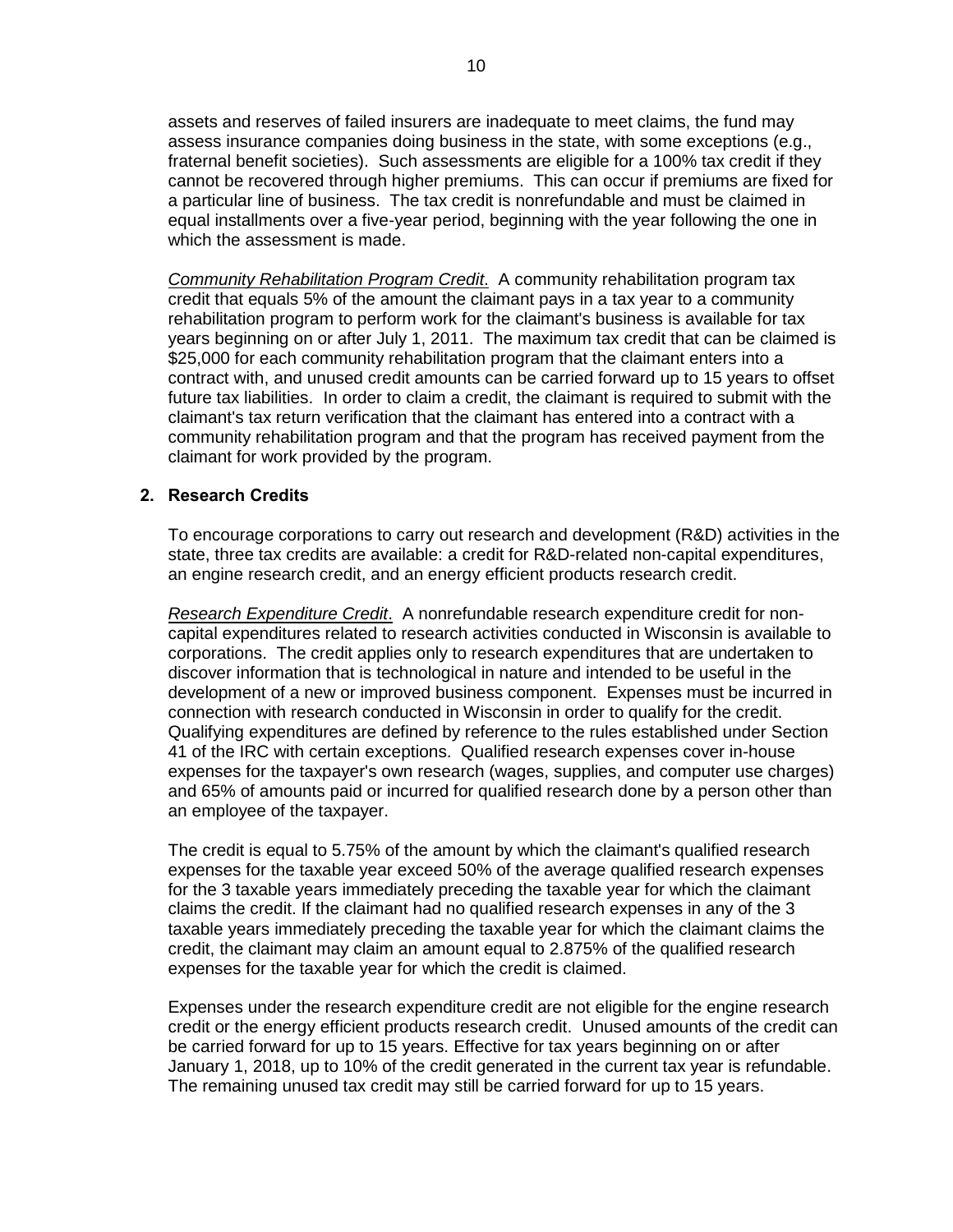*Engine Research Credit*. For tax years starting after December 31, 2014, a credit equal to 11.5% of qualifying research relating to internal combustion engines including research related to designing vehicles powered by such engines is available. If the claimant had no qualified research expenses in any of the 3 taxable years immediately preceding the taxable year for which the claimant claims the credit, the claimant may claim an amount equal to 5.75% of the qualified research expenses for the taxable year for which the credit is claimed.

Expenses under the engine research credit are not eligible for the regular research expenditure credit. Effective for tax years beginning on or after January 1, 2018, up to 10% of the credit generated in the current tax year is refundable. Unused credits may be carried forward for 15 years.

*Energy Efficient Products Research Credit*. For taxable years beginning after December 31, 2014, the credit for expenses is equal to 11.5% of the amount by which the claimant's qualified research expenses for the taxable year exceed 50% of the average qualified research expenses for the 3 taxable years immediately preceding the taxable year for which the claimant claims the credit. If the claimant had no qualified research expenses in any of the 3 taxable years immediately preceding the taxable year for which the claimant claims the credit, the claimant may claim an amount equal to 5.75% of the qualified research expenses for the taxable year for which the credit is claimed.

Expenses under the energy efficient products research credit are not eligible for the regular research expenditure credit. Effective for tax years beginning on or after January 1, 2018, up to 10% of the credit generated in the current tax year is refundable. Unused credits may be carried forward for 15 years.

#### **3. Zone-Based Credits**

Prior to the passage of 2009 Act 2, Wisconsin had seven zone-based programs to encourage economic development in certain areas of the state: the Development Zone, Airport Development Zone, Agricultural Development Zone, Enterprise Development Zone, Technology Zone, Development Opportunity Zone, and the Enterprise Zone Jobs credit programs. Act 2 repealed the Development Zone, Airport Development Zone, Agricultural Development Zone, Technology Zone, and Enterprise Development Zone programs and replaced them with a single Economic Development Credit (see the discussion below of the Economic Development Credit), but left in place the Development Opportunity Zone and Enterprise Zone Jobs credits.

*Enterprise Zone Jobs Tax Credit*. A refundable enterprise zone jobs credit is available for certified businesses located in a designated enterprise zone. The Wisconsin Economic Development Corporation (WEDC) may certify a business for tax credits that begins operations in an enterprise zone if the business offers compensation and benefits to its employees working in the zone for the same type of work that are at least as favorable as those offered to its employees working outside the zone. WEDC may also certify a business that expands operations in an enterprise zone, if the business will increase its personnel by at least 10% or the business makes a capital investment in property located in the enterprise zone equal to at least 10% of the business' gross revenues in the preceding tax year attributable to business activities in Wisconsin. Finally, WEDC may certify a business that retains existing jobs in an enterprise zone if the business makes a significant capital investment in property located in the zone, and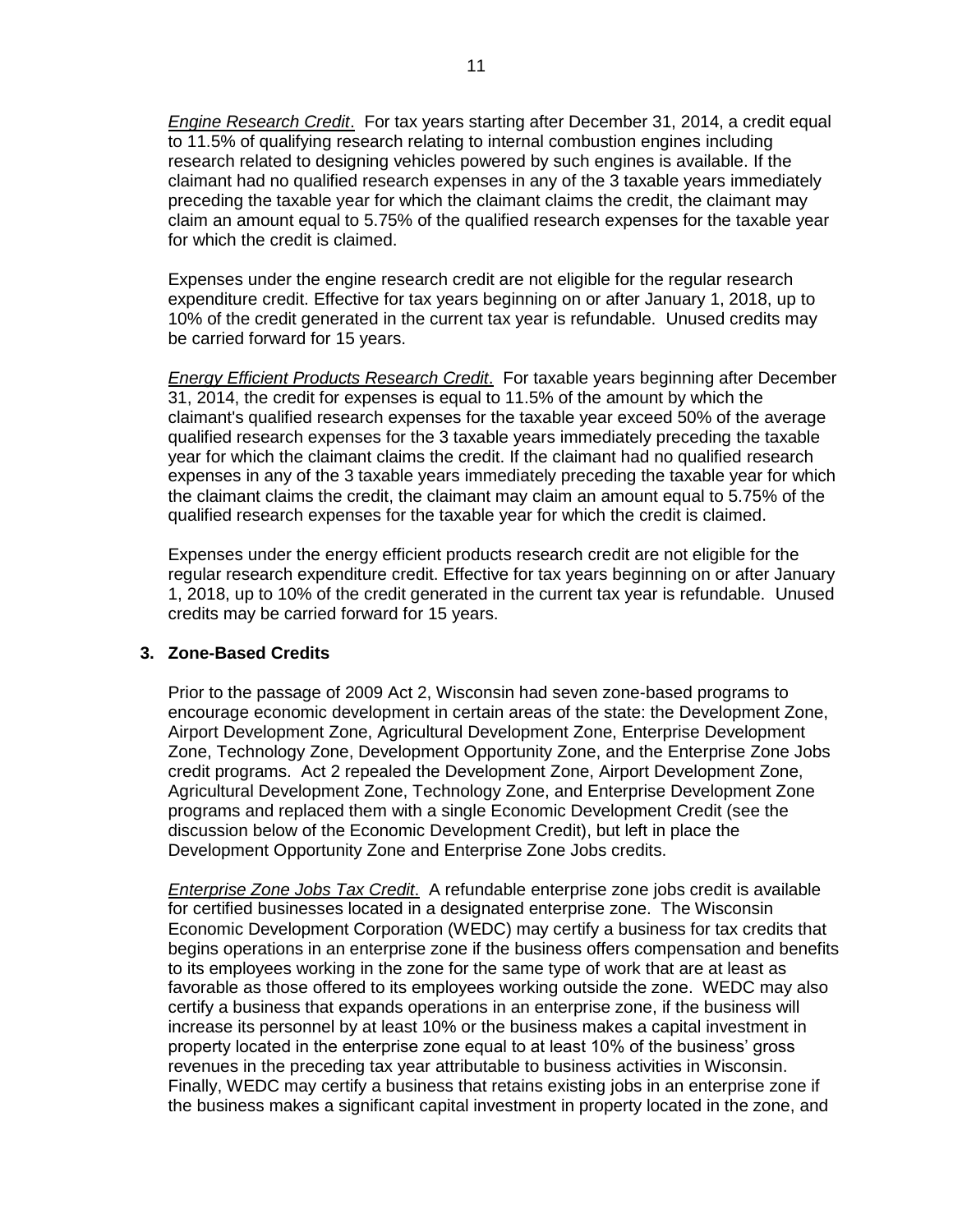at least one of the following applies: (1) the business is an original equipment manufacturer with a significant supply chain in Wisconsin, as determined by WEDC; or (2) more than 500 full- time employees are employed by the business in the enterprise zone

WEDC is authorized to designate no more than 30 enterprise zones, with three of the zones being areas comprising political subdivisions whose population totals less than 5,000 and at least two areas comprising political subdivisions whose population is greater than 5,000 but less than 30,000. A designation may be in effect for no more than 12 years. In determining whether to designate an area as an enterprise zone, WEDC must consider indicators of the area's economic need, infrastructure and energy support, the rate of business development, existing resources available to the area, and the effect of designation on other initiatives and programs to promote economic and community development in the area, such as job training and the creation of high-paying iobs. As of the publication date of this paper, WEDC has designated 18 of the 30 total enterprise zones.

The credit has five components:

- 1) A credit based on changes in the claimant's zone payroll over a base year, up to 7% of the base change. Eligible wages are those paid to new employees whose annual wages are greater than the amount determined either by multiplying \$2,080 by 150% of the federal minimum wage in a Tier I county or municipality or if the employee's annual wages are greater than \$30,000 in a Tier II county or municipality.
- 2) An additional credit based on up to 7% of wages paid to existing zone employees. Eligible wages are those paid to employees whose annual wages meet the parameters described above for new employees. The total number of employees must be equal to or greater than the number of employees in the base year. Credit claims are limited to five consecutive years.
- 3) A credit based on the amount paid for training to upgrade the job-related skills of fulltime employees who work in the enterprise zone;
- 4) A credit of up to 10% of significant capital expenditures in the zone.
- 5) For taxable years beginning after December 31, 2009, a credit equal 1% of the amount the claimant paid in the taxable year for goods or services from Wisconsin vendors, not including capital expenditures for which the credit is claimed.

An additional credit for one financial service corporation is based on whether a claimant has retained the minimum number of full-time employees and maintained average zone payroll for the taxable year equal to or greater than the base year. The amount of the credit is a percentage, as determined by WEDC, of the claimant's zone payroll paid in the 12 months prior to the certification date to the claimant's full-time employees in the enterprise zone. No more than one financial service technology business may receive this credit.

*Development Opportunity Zone Credit*. Under the development opportunity zone program, businesses conducting economic activities in a zone may claim nonrefundable development opportunity zone credits allocated to them by WEDC. Nine zones with a total of \$46.4 million in tax credits have been authorized. Of those, six zones have expired. A zone in Janesville and one in Kenosha were authorized in 2009 Act 28 with a total credit available of \$5 million each over a five-year period. In addition, 2011 Act 37 authorized an additional zone for the City of Beloit, also for a total credit amount of \$5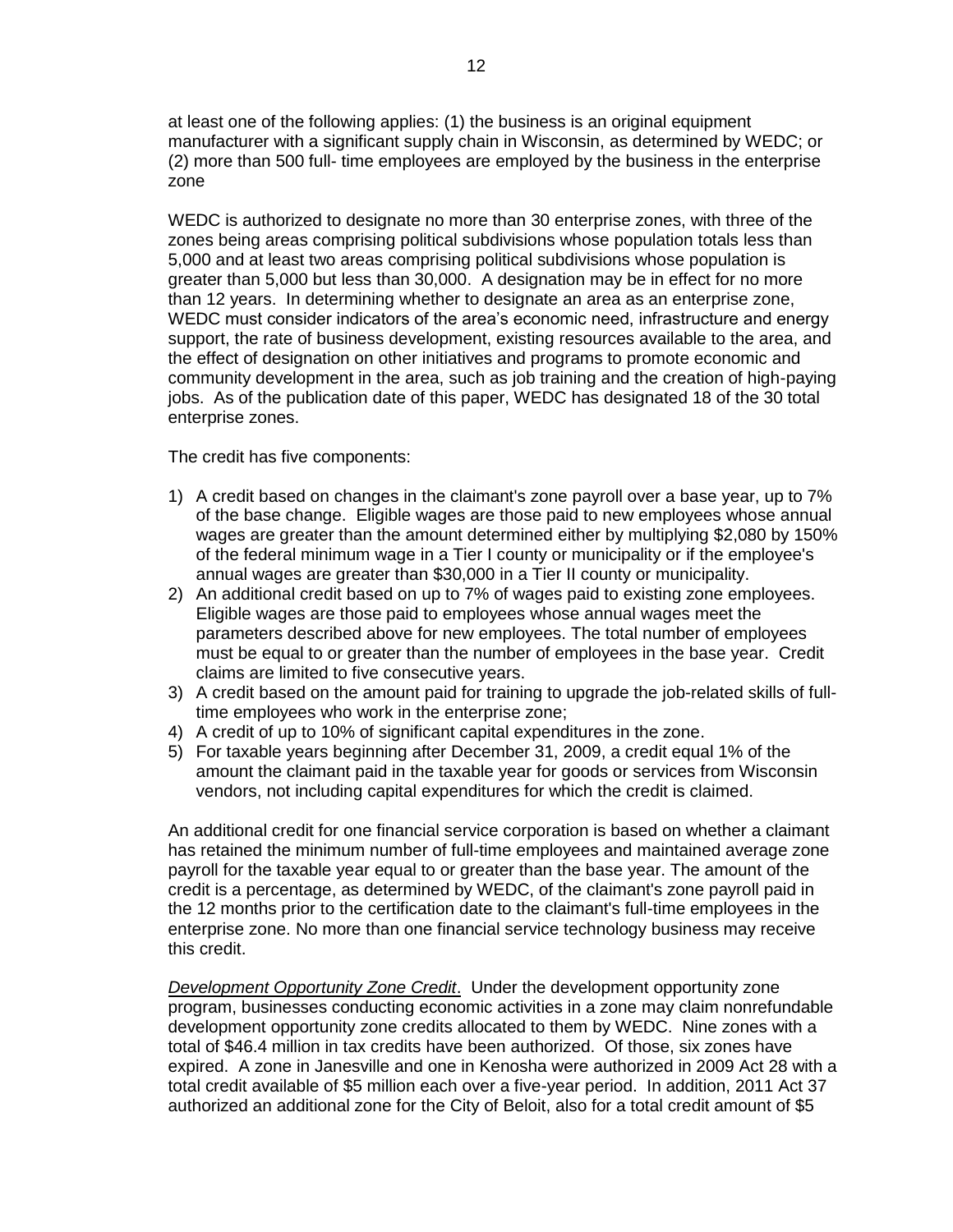million over the life of the zone. For all three of these new zones, if the original \$5 million is allocated within five years, the zones can be extended for an additional five years with an additional \$5 million each. The designation for the new zones will be effective for 60 months from the date of designation. To date, only the Janesville zone has been allocated the additional \$5 million and five additional vears.<sup>8</sup>

Businesses locating or expanding their operations within the development opportunity zones are eligible to claim a job creation credit based on the number of new, full-time positions created; an environmental remediation credit that equals up to 50% of eligible environmental remediation costs; and an investment credit equal to 2.5% of the purchase of depreciable tangible personal property (or 1.75% of the price if the property has been expensed under section 179 of the IRC).

A capital investment credit is also available for certain businesses located in the new Janesville, Kenosha, and Beloit zones equal to 3% of qualified purchases of depreciable tangible personal property and amounts expended to acquire, construct, rehabilitate or remodel qualified real property.

*Electronics and Information Technology Manufacturing Zone Credit.* A refundable electronics and information technology manufacturing zone credit is available. Calculation of the credit is based on 17% of the claimant's payroll. An additional credit may be allowed for up to 15% of the claimants significant capital expenditures in the zone in the taxable year. Eligible payroll includes full-time employees who make between \$30,000 and \$100,000 a year. WEDC may not certify more than \$1.5 billion in credits related to payroll and no more than \$1.35 billion in credits related to capital expenditures.

In order to claim these credits, the claimant must be certified by WEDC. The designation of the electronics and information technology zone shall remain in effect for no more than 15 years. A copy of the certification must be included with the claimant's Wisconsin income tax return. The amount of the credit computed must be added to the claimant's income in the year the credit is computed. The credit must be claimed within four years of the unextended due date on which the tax return was due.

#### **4. Credits for Economic Development**

 $\overline{a}$ 

*Business Development Credit.* For taxable years beginning on or after January 1, 2016, a refundable business development tax credit is available. The credit replaces the nonrefundable Economic Development and refundable Jobs Tax credits. The Business Development Credit is equal to all of the following, as determined by WEDC:

- 1) The amount of wages the claimant paid to an eligible employee in the taxable year, not to exceed 10% of such wages.
- 2) In addition to any amount claimed for an eligible employee under 1., the amount of wages that the claimant paid to the eligible employee in the taxable year, not to exceed 5% of such wages, if the eligible employee is employed in an economically distressed area.

<sup>&</sup>lt;sup>8</sup> The new zone in Janesville was designated in March, 2010, and the designation was extended through February 2020. The Kenosha zone was designated in March 2011 and expires March 2021. The Beloit zone was designated as of August 2, 2011, and is currently set to expire in July 2021.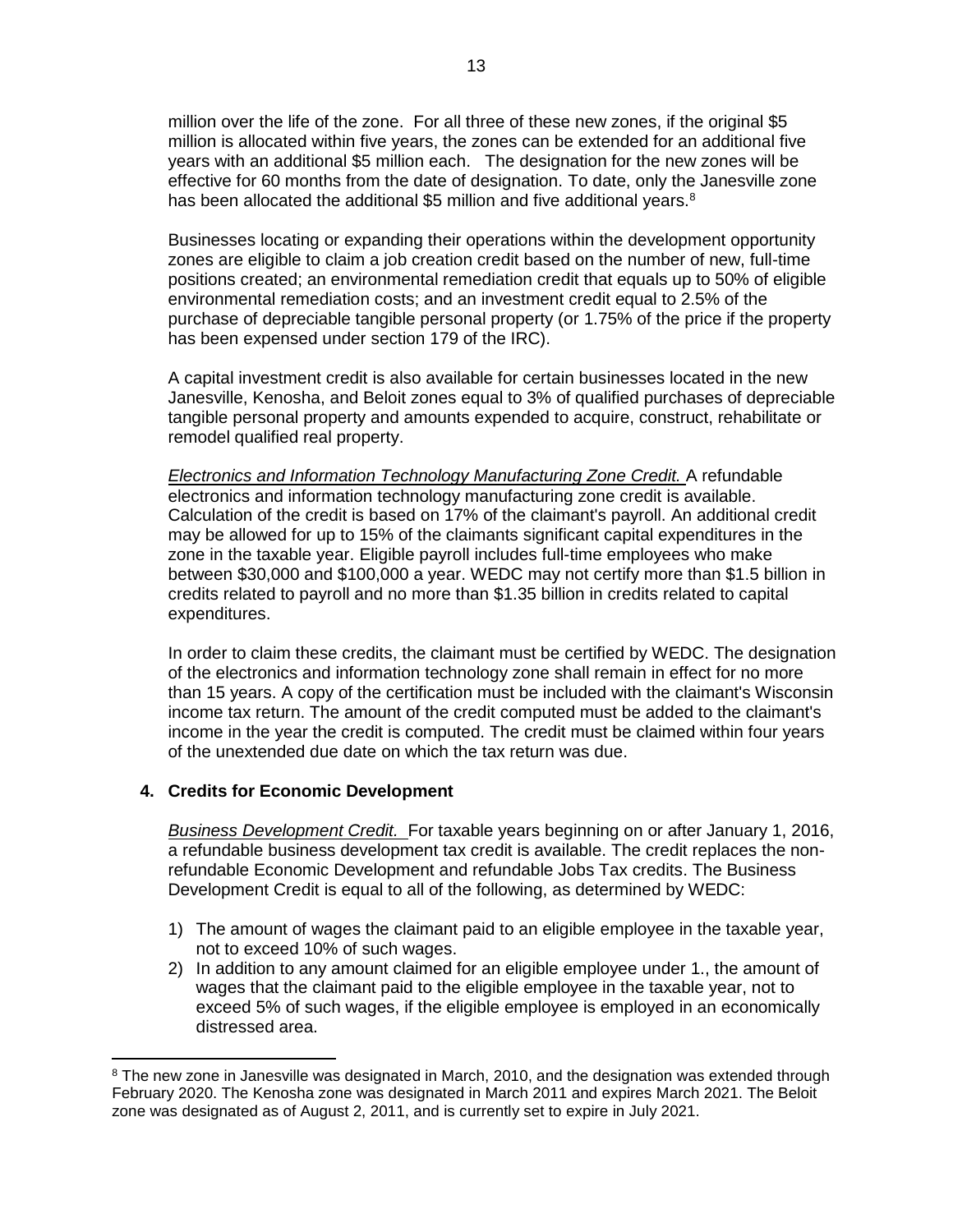- 3) An amount equal to up to 50% of the claimant's training costs incurred to undertake activities to enhance an eligible employee's general knowledge, employability, and flexibility in the workplace; to develop skills unique to the claimant's workplace or equipment; or to develop skills that will increase the quality of the claimant's product.
- 4) The amount of the personal property investment, not to exceed 3% of such investment, and the amount of the real property investment, not to exceed 5% of such investment, in a capital investment project that involves a total capital investment of at least \$1,000,000 or, if less than \$1,000,000, involves a capital investment equal to at least \$10,000 per eligible employee employed on the project.
- 5) An amount equal to a percentage of the wages that the claimant paid to an eligible employee in the taxable year, provided that the position was created or retained in connection with the claimant's location or retention of the claimant's corporate headquarters in Wisconsin and the job duties performed are headquarters functions

WEDC may certify a person to receive tax benefits if the person is operating or intends to operate a business in Wisconsin and the person applies and enters into a contract with WEDC. The certification may remain in effect for no more than 10 cumulative years. A person is eligible to receive tax benefits if, in each year for which the person claims tax benefits, the person increases net employment in Wisconsin in the person's business above the net employment in Wisconsin in the person's business during the year before the person was certified, as determined by WEDC under its policies and procedures.

Subject to a reallocation of early stage seed investment credits (see below), WEDC may allocate up to \$17,000,000 in tax benefits in 2016 and up to \$22,000,000 per year thereafter. The \$17 million may be exceeded by an additional \$10 million with approval from the Joint Committee on Finance. Any unused allocation may be carried forward. WEDC may require a person to repay any tax benefits the person claims for a year in which the person failed to employ an eligible employee required by an agreement.

*Economic Development Credit*. For tax years beginning after December 31, 2008 and before January 1, 2016, an economic development tax credit is available. The nonrefundable credit may be claimed against the corporate income and franchise tax or against the insurance premiums tax. The amount of credit available is limited to \$103.2 million, which is the amount of available credit that had not been allocated by the former Department of Commerce in the five zone-based programs that this credit replaces, plus an additional \$100 million. Commerce's successor, WEDC, is authorized to award up to \$164.2 million in credit, with WEDC able to request an additional \$39 million from the Joint Committee on Finance. Unused tax credit amounts may be carried forward up to15 years to offset future tax income and franchise tax liabilities.

Under the program, a business may apply to WEDC for certification to claim tax benefits. WEDC may certify a business that conducts or intends to conduct at least one eligible activity. The eligible activities include:

- Creating and maintaining, for a period of time established by WEDC, full-time jobs in addition to any existing full-time jobs.
- Making a significant investment in new equipment, machinery, real property, or depreciable personal property.
- Making significant investments in the training or reeducation of employees for the purpose of improving the productivity or competitiveness of the business.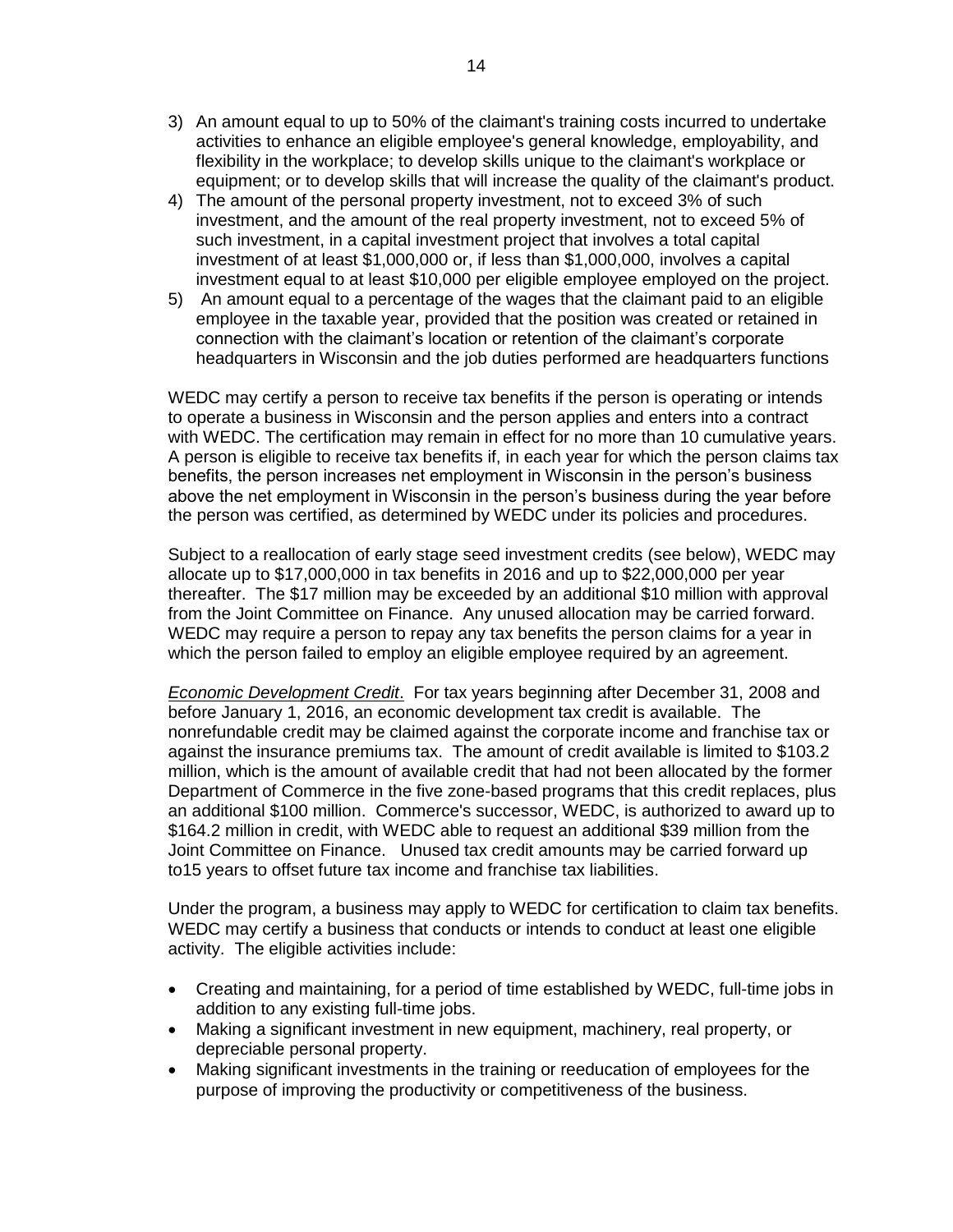Locating or retaining a corporate headquarters in Wisconsin, or retaining employees holding full-time jobs in Wisconsin.

WEDC may authorize additional tax benefits for certified claimants if the claimant conducts at least one eligible activity in an area designated by WEDC as economically distressed, or if the claimant creates, retains, or trains members of certain targeted groups. 9

For taxable years beginning on or after January 1, 2014, the credit may be transferred to another taxpayer who can use the transferred credit to offset income and franchise taxes under Chapter 71 or insurance premium fees under Chapter 76. The credit may only be transferred in exchange for a non-monetary consideration. The claimant seeking to transfer the credit must apply to WEDC. No transfers have occurred as of November 1, 2015.

The economic development tax credit may not be computed for taxable years beginning on or after January 1, 2016; however, if the Wisconsin Economic Development Corporation has allocated tax benefits to the claimant in a contract executed before December 31, 2015, or in a letter of intent to enter into a contract before that date, the claimant may compute the credit for taxable years beginning after December 31, 2015 for as long as the contract specifies.

*Jobs Tax Credit*. 2009 Act 28 created a refundable jobs tax credit for tax years beginning after December 31, 2009. In order to claim the credit, a business must be certified by WEDC, which may certify the business to receive credits for up to ten years. The credit is equal to 10% of the wages paid to an eligible employee and/or the amount of costs incurred to undertake training activities in a tax year. WEDC may award jobs credits of up to 10% of wages of an employee who is paid at least \$20,000 but not more than \$100,000 in a Tier I county or municipality, and at least \$30,000 but not more than \$100,000 in a Tier II county or municipality. WEDC may also award credit for costs incurred by the business to undertake training activities.

WEDC may allocate up to \$10 million in jobs tax credits in a calendar year, except that the maximum total amount that may be awarded does not apply to amounts transferred from the angel investment credit or the early stage seed investment credit (see below). WEDC may award more than \$10 million in credits in a calendar year because the awards typically cover multiple years. However, the actual amount allocated in total to all awardees in a given year may not exceed \$10 million, notwithstanding any transferred credits.

 $^9$  "Member of a targeted group" means a person who resides in an area designated by the federal government as an economic revitalization area, a person who is employed in an unsubsidized job but meets the eligibility requirements for a Wisconsin Works employment position, a person who is employed in a trial job, as defined in s. 49.141 (1) (n), Wis. Stats., or in a trial employment match program job as defined in s. 49.141(1)(n), a person who is eligible for child care assistance, a person who is a vocational rehabilitation referral, an economically disadvantaged youth, an economically disadvantaged veteran, a supplemental security income recipient, a general assistance recipient, an economically disadvantaged ex-convict, a dislocated worker, as defined in 29 USC 2801 (9), or a food stamp recipient, if the person has been certified in the manner under 26 USC 51 (d) (13) (A) by a designated local agency, as defined in 26 USC 51 (d) (12).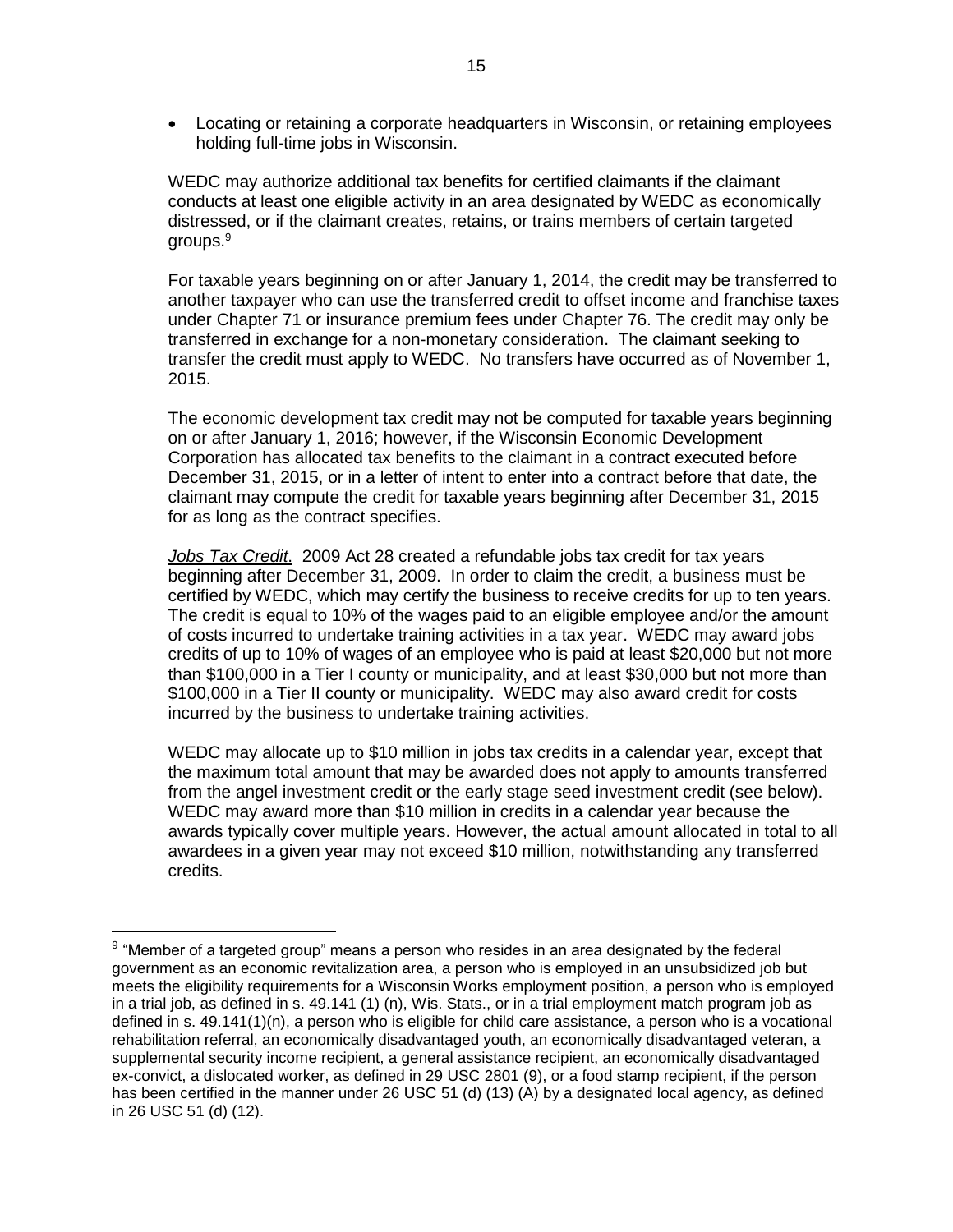The jobs tax credit may not be computed for taxable years beginning on or after January 1, 2016; however, if the Wisconsin Economic Development Corporation has allocated tax benefits to the claimant in a contract executed before December 31, 2015, or in a letter of intent to enter into a contract before that date, the claimant may compute the credit for taxable years beginning after December 31, 2015 for as long as the contract specifies.

*Early Stage Seed Investment Credit***.** Effective for taxable years beginning after 2004, an early stage seed investment credit is available equal to 25% of investments paid to a fund manager that invests the funds in qualified new business ventures that are certified by WEDC. The credit may be claimed against the income and franchise tax as well as against the insurance premiums tax. The maximum total amount that can be claimed by all claimants of the Early Stage Seed Credit and the Angel Investment Credit (which is not available to corporations) is a combined \$30 million per calendar year. If the investment is held for less than three years, any previously claimed credits must be repaid to the Department of Revenue, unless during the three-year period the investment becomes worthless as determined by WEDC, or if a bona fide liquidity event occurs after the investment has been held for 12 months. In addition, if the investor has invested in the business prior to the business being certified as a qualified new business venture, investments after certification by this investor are not eligible for credit. WEDC may reallocate unused credits in any calendar year, through 2015, to the Jobs Tax Credit. For calendar years 2016 and after, WEDC may reallocate unused credits to the Business Development Credit, subject to approval of the Joint Committee on Finance.

A claimant may transfer unused credits to another entity. The transferor will be required to obtain prior authorization from the fund manager, and the fund manager would be required to notify the Department of Revenue and WEDC.

In order to receive investments that are eligible for the credit, a qualified new business venture, at the time of certification, must have its headquarters in the state; have less than 100 employees, at least 51% of whom are employed in the state; have been in business for not more than ten consecutive years; must not have received aggregate private equity investments in cash of more than \$10 million; and must not receive more than \$12 million in investments that have qualified for tax credits. A qualified new business venture must also be engaged in one of the following:

- manufacturing;
- biotechnology;
- nanotechnology;
- communications;
- agriculture;
- clean energy creation or storage technology;
- processing or assembling products, including medical devices, pharmaceuticals, computer software, computer hardware, semiconductors, any other innovative technology products, or other products that are produced using manufacturing methods that are enabled by applying differentiating technology;
- pre-commercialization activity related to differentiating technology that includes conducting research, developing a new product or business process; or
- developing a service that is principally reliant on applying differentiating technology.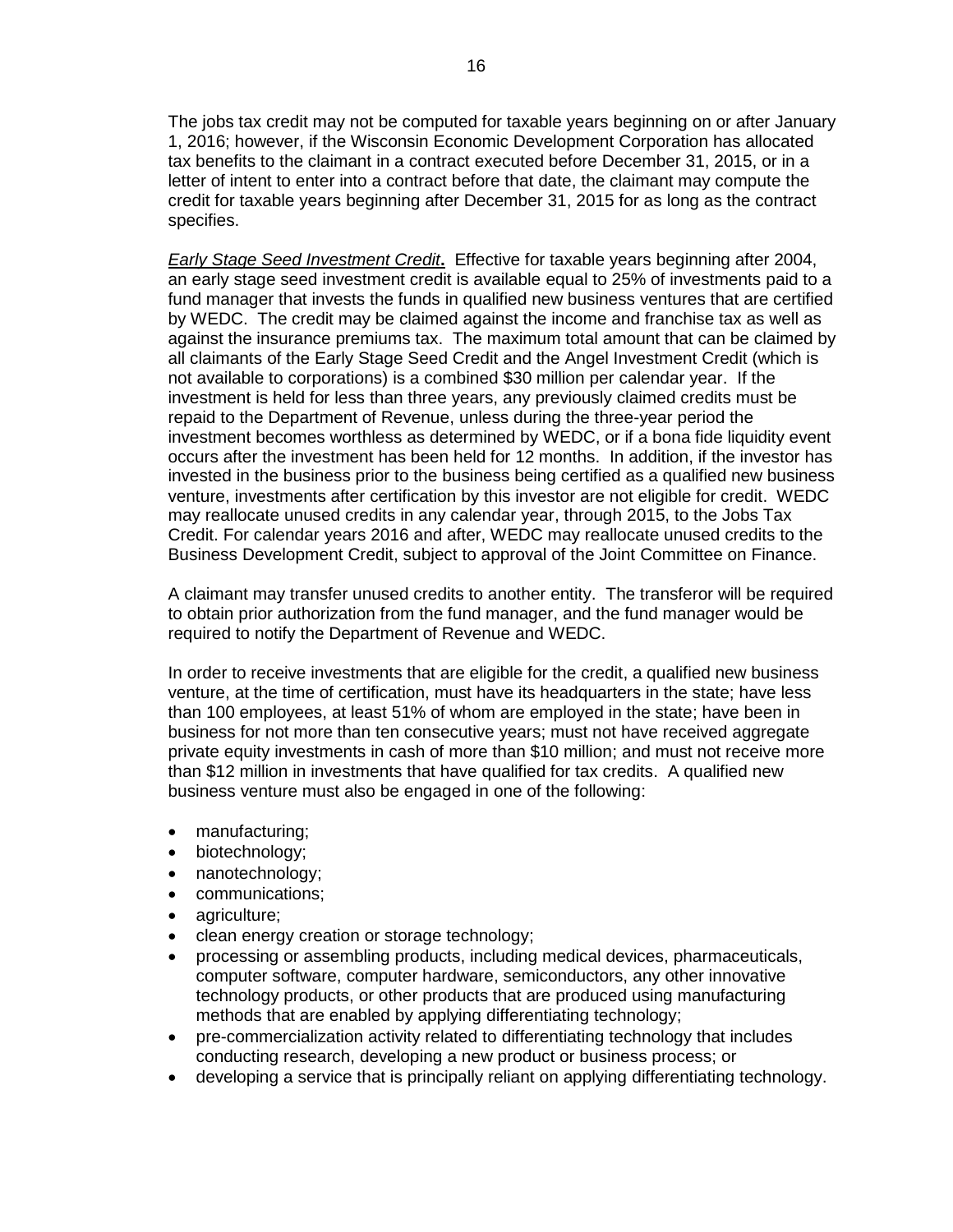The business may not be primarily engaged in real estate development, insurance, banking, lending, lobbying, political consulting, professional services provided by attorneys, accountants, business consultants, physicians or health care consultants, wholesale or retail trade, leisure, hospitality, transportation, or construction, except construction of power production plants that derive energy from a renewable resource.

*Supplement to the Federal Historic Rehabilitation Credit.*A nonrefundable credit is available to encourage the rehabilitation of certified historic structures in Wisconsin.<sup>10</sup> This supplement to the federal historic rehabilitation credit can be claimed only for projects that are eligible for the federal historic rehabilitation credit. The rehabilitation work must meet historic preservation standards and the expenditures must exceed the taxpayer's adjusted basis in the building. Unused amounts of the credit can be carried forward for up to 15 years. Beginning in July 1, 2018, the Wisconsin Economic Development Corporation may not certify a person to claim more than a total of \$3,500,000 in supplement to the federal historic rehabilitation tax credits for all projects undertaken on the same parcel.

The credit is equal to 20% of the qualified rehabilitation expenditures if the cost of the expenditures is at least \$50,000, the property is placed in service after December 31, 2013, and the claimant is certified by WEDC. To be certified by WEDC, the claimant must submit evidence to WEDC that the rehabilitation was recommended by US Secretary of the Interior before physical work of construction, or destruction in preparation for construction, began and the rehabilitation was approved by the state historic preservation officer.

Credits certified for taxable years beginning on or after January 1, 2014 may be sold or transferred to any other Wisconsin taxpayer if the transferor notifies the Department in writing and submits a copy of the transferring documents. The Department must certify ownership of the credit with each transfer. Non-profit entities may be awarded credits and may transfer those credits to other entities with a Wisconsin tax liability.

*Low-Income Housing Credit.* For tax years beginning after December 31, 2017, a nonrefundable low-income housing credit is available. Claimants may claim a credit for the amount certified by the Wisconsin Housing and Economic Development Authority (WHEDA). A taxpayer is eligible for the credit if their tenants' income is less than 60% of the county's median income. Claimants must apply through WHEDA. The credit must be claimed within four years of the date in which the tax return was due. Unused credits may be carried forward for 15 years. The maximum amount of credits WHEDA may certify in a year equals \$42,000,000.

*Employee College Savings Account Contribution Credit.* This credit is a nonrefundable credit for employers who contribute to employees' college savings accounts. The maximum amount of the credit is 25% of the employer contributions. This amount may not exceed 25% of the maximum amount that an individual contributor may deduct as a contribution into a college savings account. Taxpayers may carry forward unused credits for 15 years.

 $10$  The credit applies to rehabilitation projects begun after December 31, 1988, and for rehabilitated property placed in service after June 30, 1989.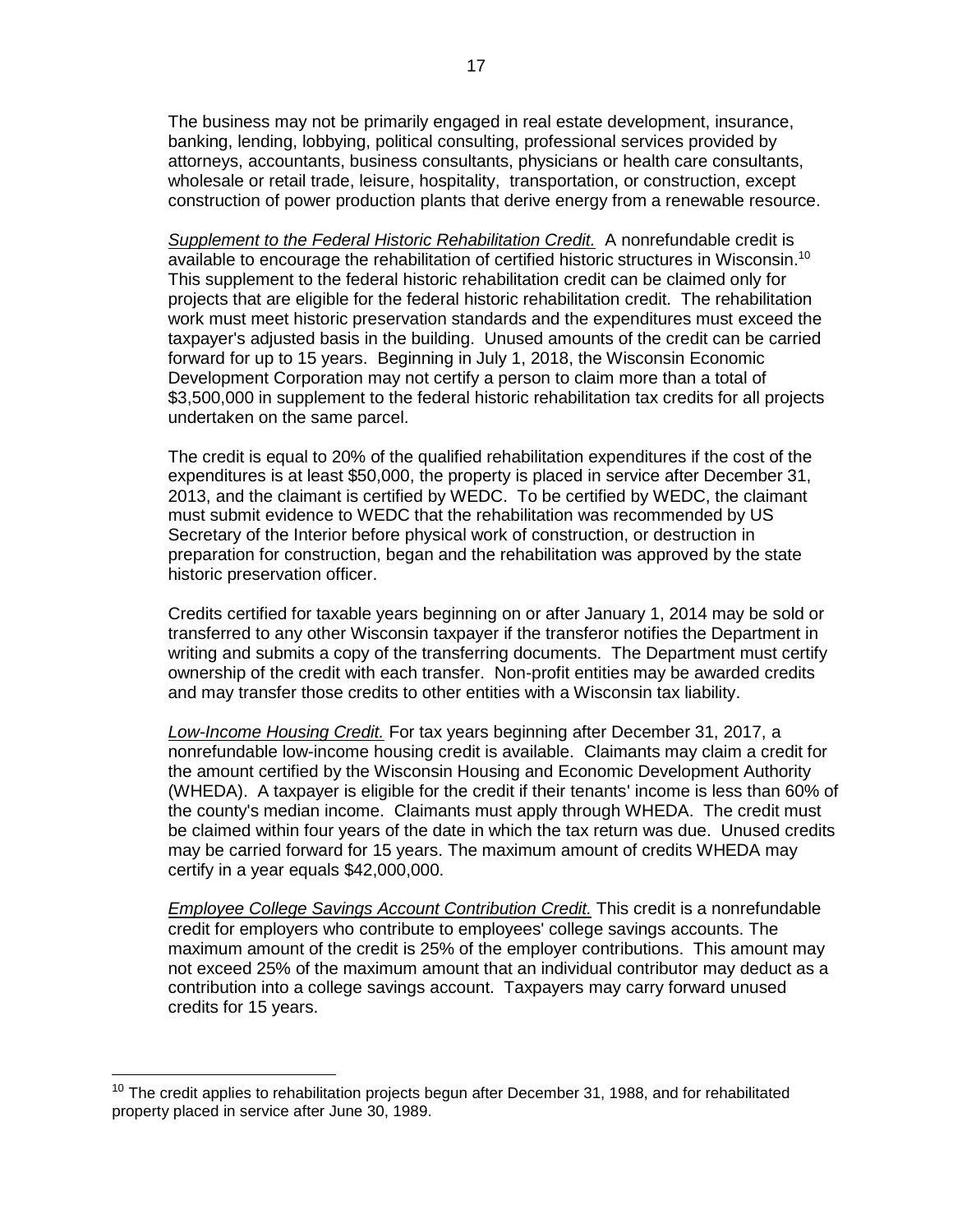# **5. Agricultural Credits**

*Farmland Preservation Credit*. Corporations are eligible for Farmland Preservation Credits and must generally meet the same requirements as individual taxpayers. Income for corporations is defined as the sum of net corporate income, any business loss carryforward allowed under section 71.26 (4), Wis. Stats., and the household income of each corporate shareholder including the income of spouse, dependents, and other members of the household. Corporations must include in income farm depreciation in excess of \$25,000, all nonfarm depreciation, and nonfarm business losses. The credit is refundable.

The credit is available for tax years through 2009, although the credit may still be claimed for tax years after 2009 for preservation agreements entered into before July 1, 2009. For tax years 2010 and after, the Farmland Preservation Credit and the Farmland Tax Relief Credit have been replaced with a single program called the Farmland Preservation Credit, 2010 and Beyond (see below).

*Farmland Preservation Credit, 2010 and Beyond.* Beginning in tax year 2010, a refundable per-acre farmland preservation credit is available under which a claimant may claim as a credit against income taxes an amount calculated by multiplying the claimant's qualifying acres by one of the following amounts:

- \$10 if the qualifying acres are located in a farmland preservation zoning district and are also subject to a farmland preservation agreement that is entered into after July 1, 2009;
- \$7.50 if the qualifying acres are located in a farmland preservation zoning district but are not subject to a farmland preservation agreement that is entered into after July 1, 2009; or
- \$5 if the qualifying acres are subject to a farmland preservation agreement that is entered into after July 1, 2009 but are not located in a farmland preservation zoning district.

# <span id="page-17-0"></span>**F. PASS-THROUGH ENTITIES**

Wisconsin provides for differential tax treatment of business income depending on the form of organization under which a business operates. The owners (shareholders, partners, or members) of the business report and pay taxes on their individual income tax returns for the business income of S-corporations, partnerships, and limited liability companies that choose to be treated as partnerships.

Wisconsin law permits the formation of Subchapter S-corporations and limited liability companies. Both of these entities combine the benefits of limited liability offered to corporations, with pass-through of income to the individual owners. Thus, these entities generally pay no tax at the entity level, which applies a rate of 7.9%. Instead, income is passed through to the individual shareholders or members, who pay tax on the income at the lower individual income tax rates, ranging from 4.0% to 7.65%. This flow-through aspect of income also avoids the double taxation of C-corporation dividends that occurs when profits are first taxed at the corporate level and then again at the individual level when profits are distributed as dividends to individual shareholders.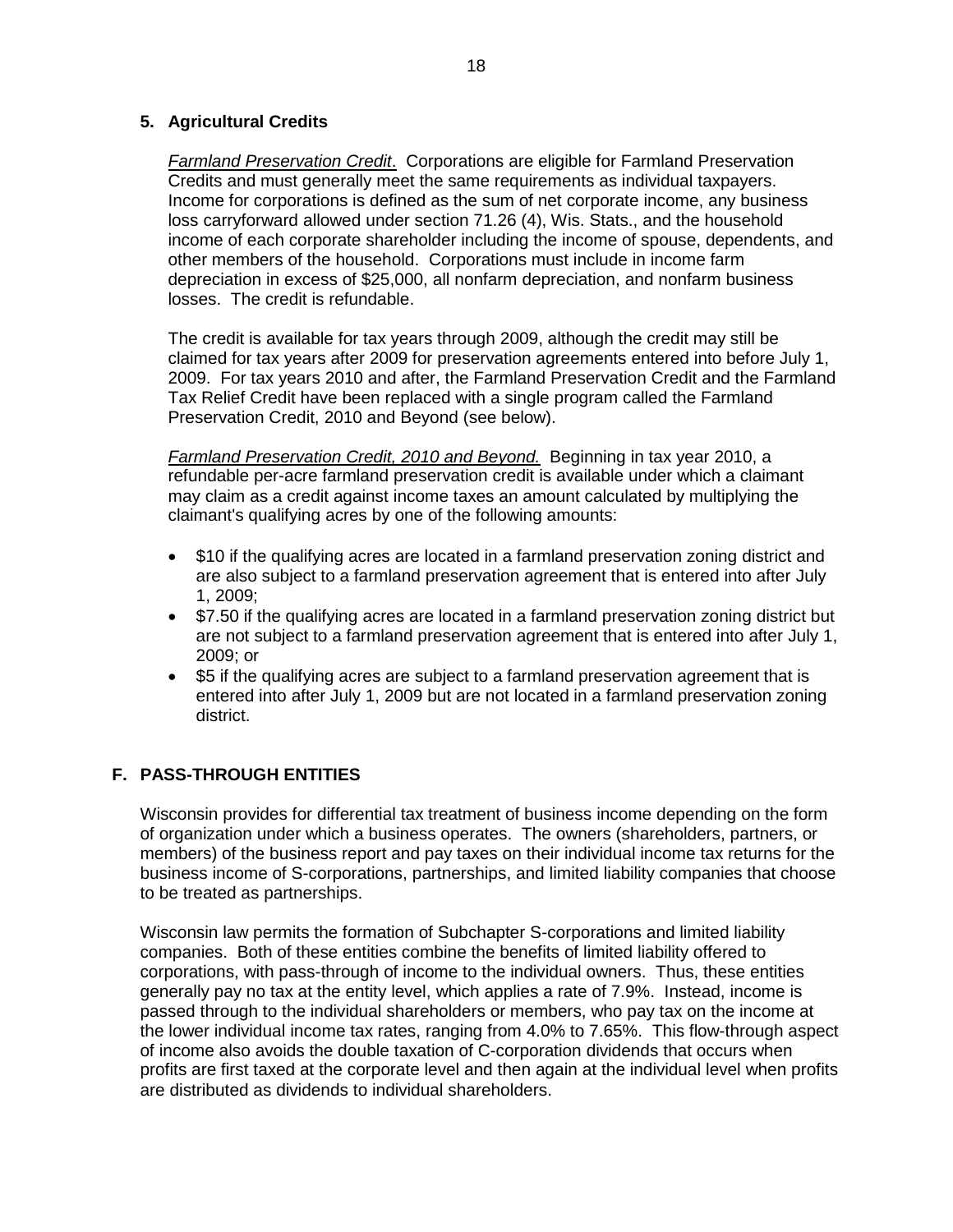# **1. Subchapter S-Corporations<sup>11</sup>**

Wisconsin has federalized its treatment of Subchapter S-corporations. Subchapter S, or "tax-option" corporations, elect to have their income exempted from the corporate income tax. The net profit or loss of these companies, with certain exceptions, is instead attributed to stockholders on a prorated basis and taxed under the individual income tax. Interest income on debt issued by federal, state, and municipal governments is taxable at the entity level. In addition, S-corporations with more than \$4 million in gross receipts are also subject to the economic development surcharge. Finally, S-corporations are subject to a tax on certain built-in gains (gains on sale of assets held at the time of conversion to an S-corporation).

Typically, "tax-option" corporations are small businesses with fairly simple capital structures. The IRC restricts the number of shareholders to a maximum of 100. It also imposes a number of other limitations, such as the amount of passive investment income that can be earned and the types of stock that can be issued.

Tax liability is determined as of the end of each stockholder's tax year and must be paid regardless of whether or not the corporate income has been distributed. A major impact of exempting S-corporation income at the entity level is that capital gains realized by the S-corporation qualify for the state net capital gain exclusion for individuals when the gains are passed through to the shareholders. Up until tax year 2009, this exclusion was 60% for long term gains; 2009 Act 28 reduced the exclusion to 30%. Long-term capital gains of farm assets retain the 60% exclusion. Farm assets include farm livestock, farm real property, farm depreciable property, or farm equipment.

#### **2. Limited Liability Companies<sup>12</sup>**

Like S-corporations, owners (called members) of limited liability companies (LLCs) are taxed on the flow-through income of the company at lower individual income tax rates rather than at the higher corporate rate.

LLCs allow for greater flexibility than S-corporations in the way they can be structured. For example, while S-corporations allow only individuals to be owners, LLC members can include corporations, partnerships, foreign entities, trusts, and charitable organizations, as well as individuals. An LLC can have an unlimited number of members as owners, and profits and losses can be more freely allocated among the members.

An LLC may be classified for federal income tax purposes as a partnership, a corporation, or as an entity disregarded as a separate entity from its owner. If an LLC is classified as a partnership for federal income tax purposes, it is treated as a partnership for Wisconsin purposes. An LLC classified as a corporation for federal income tax purposes is treated as a corporation by Wisconsin. An LLC with a single owner may elect to be disregarded as a separate entity for federal income tax purposes and any income or loss from the disregarded LLC would be included on the return of the owner.

<sup>11</sup> For more information on Wisconsin's tax treatment of S-corporations, see Publication 102, "Wisconsin Tax Treatment of Tax-option (S) Corporations and Their Shareholders," available at <http://www.revenue.wi.gov/pubs/pb102.pdf>

<sup>&</sup>lt;sup>12</sup> For more information on Wisconsin's tax treatment of LLCs, see Publication 119, "Limited Liability Companies (LLCs)," available at<https://www.revenue.wi.gov/DOR%20Publications/pb119.pdf>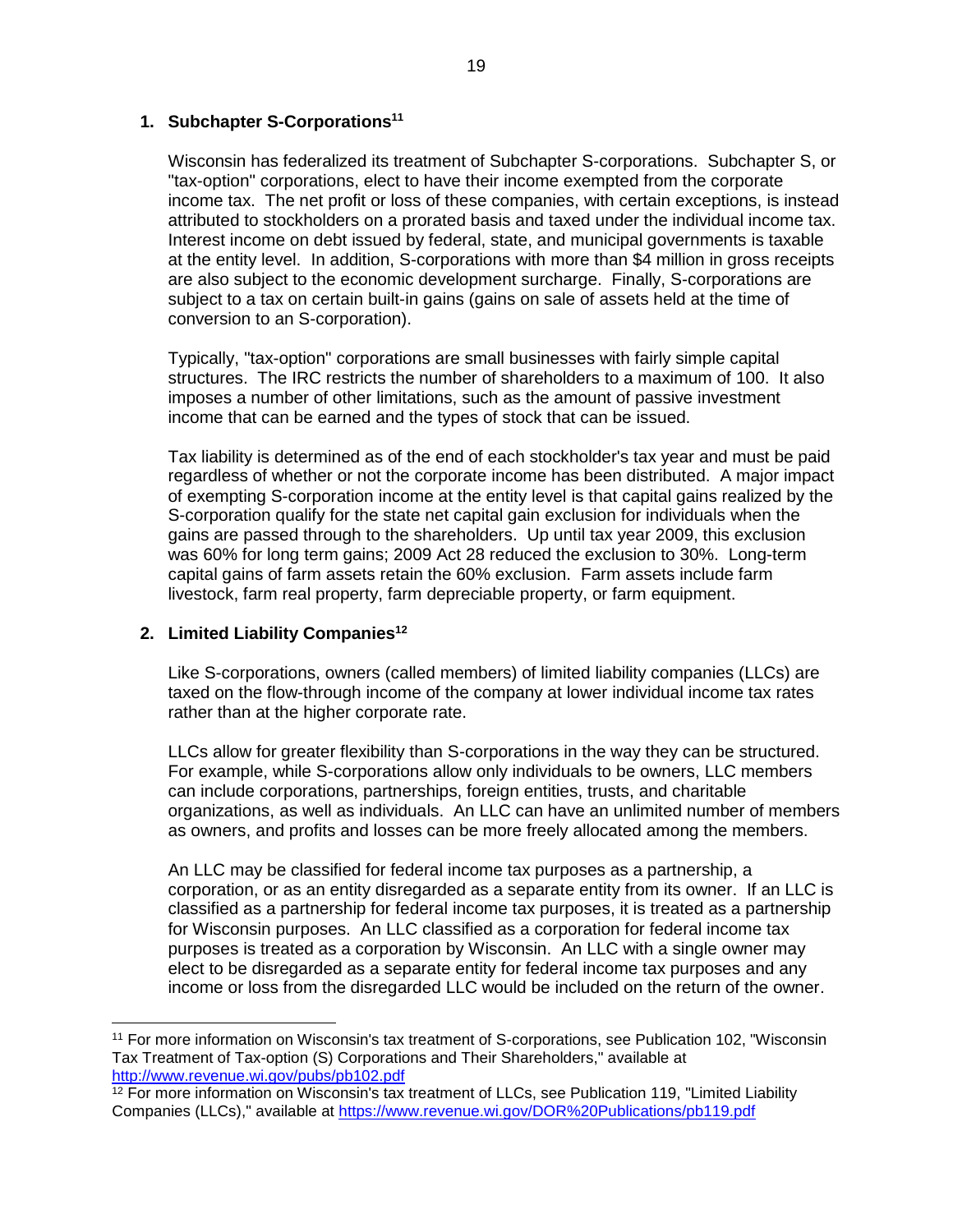If the LLC elects to be disregarded for federal tax purposes, it is also disregarded as a separate entity for Wisconsin income tax purposes. LLCs with over \$4 million in gross receipts that are treated as corporations for tax purposes are subject to the economic development surcharge.

## **3. Partnerships**

A partnership is an association of two or more persons to carry on as co-owners a trade or business for profit. The term "partnership" includes a limited partnership, registered limited liability partnership, syndicate, group, pool, joint venture, or other unincorporated organization, through or by means of which any business, financial operation, or venture is carried on, and is not within the meaning of the Wisconsin income tax law, a corporation, trust, estate, or sole proprietorship.

As with S-corporations and LLCs that elect to be treated as partnerships for tax purposes, partnership pass through income and losses to the partners, and the partners report on their individual returns. Partnerships are exempt from the economic development surcharge.

# <span id="page-19-0"></span>**G. HISTORY OF THE CORPORATE TAX**

Wisconsin enacted both the corporate and individual income tax in 1911. Since enactment, the basic features of the corporate tax have remained fairly constant, with a number of noteworthy changes, including: a shift from graduated rates to a flat rate in 1981; federalization of the tax base in 1987; imposition of a recycling surcharge in 1992 (renamed the economic development surcharge for FY 2012 and beyond); changing from three-factor apportionment to a single sales factor in 2008; and implementation of combined reporting for corporate groups in 2009.

# **1. Imposition of Flat Rate**

Chapter 20, Laws of 1981, replaced the series of rates and brackets—ranging from 2.3% on taxable income of less than \$1,000 to 7.9% on income exceeding \$6,000—with a single flat rate of 7.9%. This step signaled the end of nearly 70 years of reliance on a graduated corporate rate structure (see Table 3). Graduated rates sought to make the corporate tax progressive in its application. However, the growth in business earnings resulting from the dramatic growth in the size and scope of corporations operating in Wisconsin, along with the effects of economic growth and inflation, essentially eliminated the degree of progressivity in the rate structure, since nearly all corporate profits were taxable at the top 7.9% rate. The 7.9% flat rate has remained constant since 1981, except for 10% surtax during the 1982 and 1983 tax years.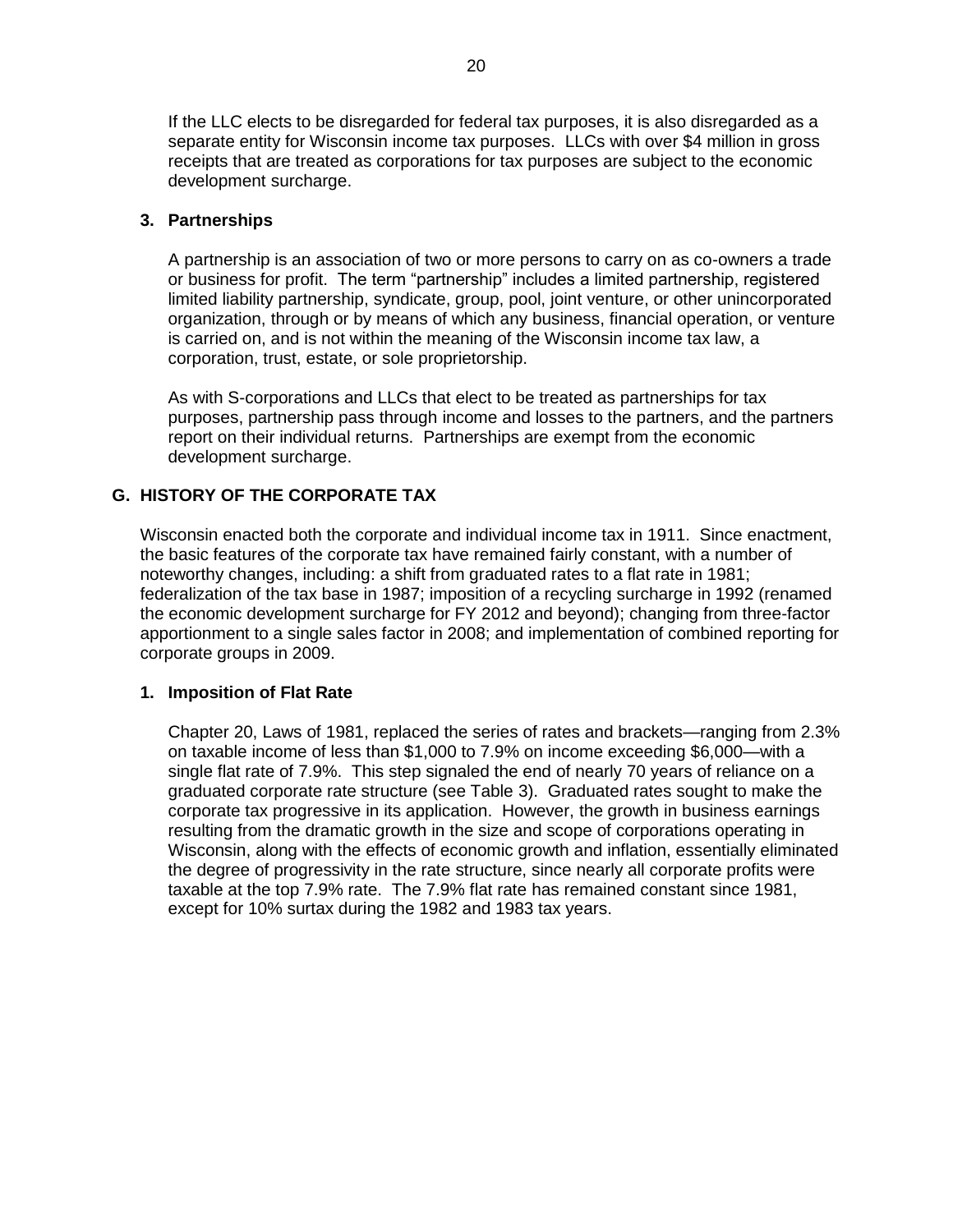| TABLE 3<br><b>HISTORICAL CORPORATE TAX RATES</b>                                                     |      |      |      |      |                   |  |
|------------------------------------------------------------------------------------------------------|------|------|------|------|-------------------|--|
| 1981 Through<br>1913-1953<br>1954-1970<br><b>Taxable Income</b><br>1972-80<br>1971<br><b>Present</b> |      |      |      |      |                   |  |
| First \$1,000                                                                                        | 2.0% | 2.0% | 2.1% | 2.3% | Flat Rate of 7.9% |  |
| Second \$1,000                                                                                       | 2.5  | 2.5  | 2.7  | 2.8  |                   |  |
| Third \$1,000                                                                                        | 3.0  | 3.0  | 3.2  | 3.4  |                   |  |
| Fourth \$1,000                                                                                       | 3.5  | 4.0  | 4.3  | 4.5  |                   |  |
| Fifth \$1,000                                                                                        | 4.0  | 5.0  | 5.3  | 5.6  |                   |  |
| Sixth \$1,000                                                                                        | 5.0  | 6.0  | 6.4  | 6.8  |                   |  |
| More than \$6,000                                                                                    | 6.0  | 7.0  | 7.4  | 7.9  |                   |  |

# **2. Federalization of the Tax Base**

1987 Wisconsin Act 27 federalized the determination of net taxable income for the state corporate tax. Until then, the amount of income subject to the state corporate tax was, for the most part, determined independently of federal law. The previous state statutes paralleled federal law in many respects regarding the deductions allowed in determining net taxable income. However, in a number of areas, such as depreciation, there were significant differences between state and federal law. This pattern in the state corporate tax was in contrast to the individual income tax, which closely paralleled federal law. Under the federalized state corporate tax in effect since 1987, corporate taxpayers are subject to tax on the Wisconsin apportioned share of their federal net taxable income, with a limited number of adjustments for the remaining federal/state law differences and the ongoing effects of previous law differences.

# **3. Economic Development Surcharge**

Beginning in state fiscal year 2012, Wisconsin imposed an economic development surcharge on corporations that file an income or franchise tax return with gross receipts exceeding \$4 million. The maximum surcharge is \$9,800 and the minimum is \$25. The revenues are deposited in a segregated economic development fund and are used to fund economic development programs of WEDC. The surcharge generated \$38.8 million for the economic development fund in fiscal year 2017.

Tax-option corporations pay the economic development surcharge at the corporate level, unless delinquent, in which case the tax-option corporation's owners assume liability at the individual level.

# **4. Single Sales Factor Apportionment**

For taxable years 2007 and before, the Wisconsin portion of taxable income for businesses that operated in multiple states was determined by using a formula that had three factors – sales, payroll, and property. For tax years 2008 and after, a single sales factor formula is used, with the numerator being Wisconsin sales (including throwback sales) and the denominator being total sales without regard for location.

The change to a single sales factor did not affect equally all corporations with income apportionable to Wisconsin. Individual companies could have had a tax increase or a tax decrease depending on the organization of their business compared to prior law.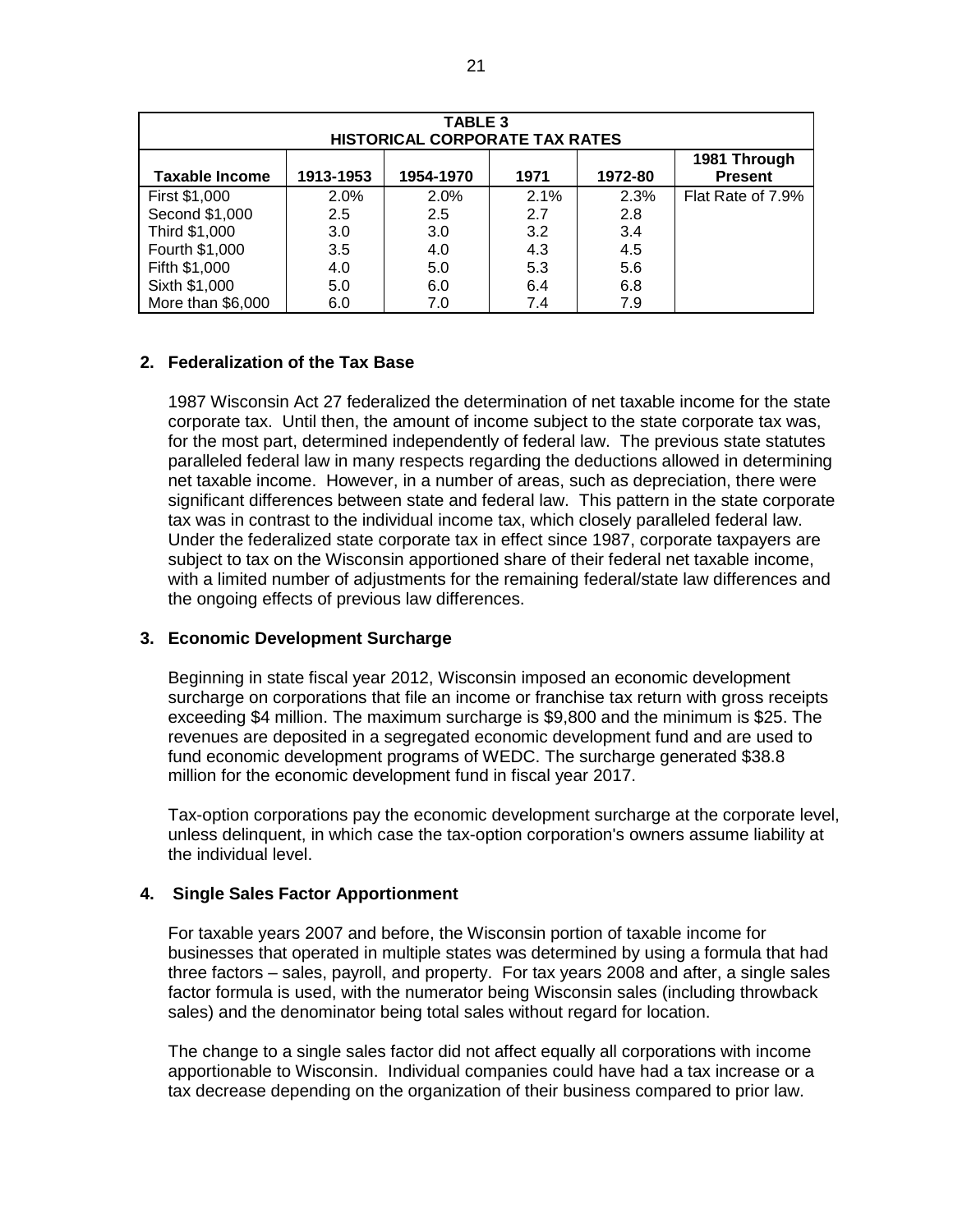## **5. Combined Reporting <sup>13</sup>**

Effective for taxable years beginning on or after January 1, 2009, Wisconsin law requires groups of corporations with common ownership that are engaged in a unitary business to file a single return (referred to as a combined report) to compute their Wisconsin taxable income. In brief, the corporations required to use combined reporting are those which are both commonly controlled (generally speaking, this means 50% common ownership), and engaged in the same unitary business.

Only regular "C" corporations are required to use combined reporting. Tax-option (S) corporations and individuals must file separate returns. Income earned by a passthrough entity such as a partnership, limited liability company, estate, or trust is included in a combined report to the extent the income passes through to a member corporation. However, the pass-through entities are not considered members of the group.

"Unitary business" is defined as a single economic enterprise made up of one or multiple related entities which are sufficiently interdependent, integrated, and interrelated through their activities so as to provide a synergy and mutual benefit that produces a sharing or exchange of value among them and a significant flow of value to the separate parts. Entities are presumed to be a unitary business if they have unity of ownership, operation, and use as indicated by the presence of one or more specific factors. These factors include (but are not limited to):

- centralized management, executive force, purchasing, advertising, or accounting;
- inter-corporate sales or leases;
- inter-corporate services, including administrative, employee benefits, human resources, legal, financial, or cash management services;
- inter-corporate debts:

- inter-corporate use of proprietary materials; and
- inter-locking directorates or corporate officers.

The income and deductible expenses that are related to the operation of the unitary business are summed for all members to arrive at the group's unitary business income. Intercompany transactions between members of a combined group are generally eliminated for the purposes of determining the combined group's income. Each corporation in the group multiplies the combined group's unitary business income by an apportionment fraction. The numerator of the fraction is, generally speaking, equal to the member's Wisconsin sales. The denominator of the fraction is the sum of the denominators of all group members' sales everywhere.

Corporate group members that use special multiple-factor formulas use the multiplefactor apportionment formula to derive a modified sales factor.<sup>14</sup> The denominator of the modified sales factor is total company sales, which is determined in the same manner as corporations that do not use special apportionment factors. The numerator is

<sup>&</sup>lt;sup>13</sup> More information on combined reporting can be found on the Department of Revenue website at <https://www.revenue.wi.gov/Pages/Combrept/home.aspx>

<sup>&</sup>lt;sup>14</sup> The industries required to use special multiple-factor apportionment formulas are interstate pipeline companies, interstate telecommunication companies, interstate air carriers, interstate motor carriers, and interstate railroads.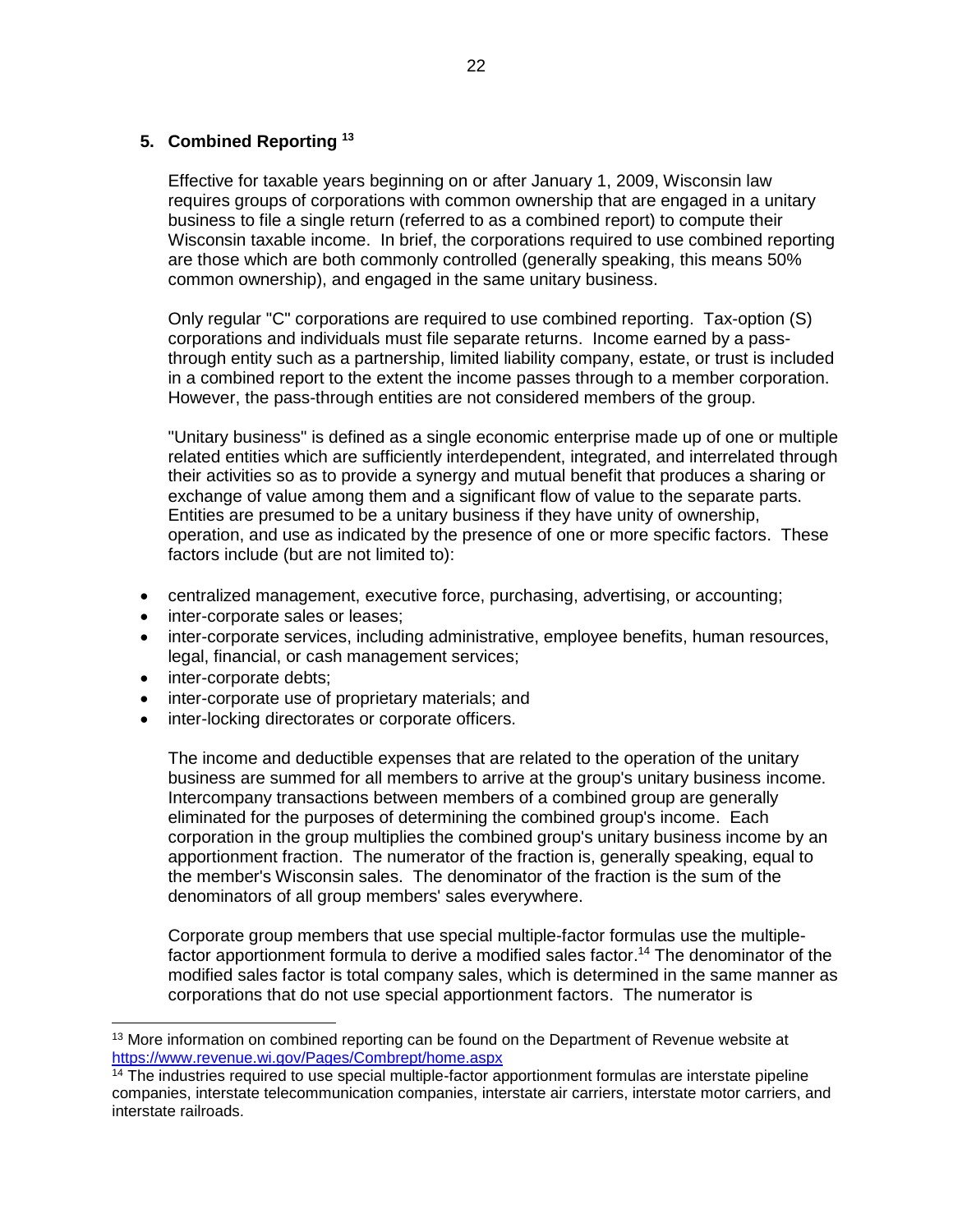determined by applying the multi-factor apportionment percentage as if they were not a member of a combined group to the member's total sales.

For taxable years beginning after December 31, 2008 and before January 1, 2012, business loss carryforwards from tax years before combined reporting was implemented could only be used to offset the income of the individual group member that generated the losses. For taxable years beginning after December 31 2011, 5% of any business loss carryforward prior to the enactment of combined reporting was implemented and not used in a tax year prior to January 1, 2012, may be shared with other combined group members each year, for up to 20 years (5% x 20 years = 100% utilization of trapped losses).

New credit claims and credit carryforwards from previous years may only be used to offset the tax liability of the individual group member that generated the credits, with the exception of the research expenditure credit, research facilities credit, engine research credit, and the energy efficient products research credit. A combined group may use both new and carried forward credits from the excepted group above to offset liability of all members of the combined group. A designated agent of each group, generally the parent company, is responsible for the filing of tax returns for all members of the group.

# **H. CORPORATE TAX COLLECTIONS**

Corporate tax collections as a percent of total general purpose revenue (GPR) have fluctuated over the last 30 fiscal years. As shown in Table 4, corporate tax revenues represented 8.9% of GPR in fiscal year 1988 and declined to a low of 5% of GPR in fiscal year 2002. The percentage of GPR represented by corporate tax revenue has fluctuated since then, and was 5.9% in fiscal year 2017.

| <b>TABLE 4</b>                   |                    |                    |            |               |                    |                    |            |  |
|----------------------------------|--------------------|--------------------|------------|---------------|--------------------|--------------------|------------|--|
| <b>CORPORATE TAX COLLECTIONS</b> |                    |                    |            |               |                    |                    |            |  |
|                                  | Corporate          |                    |            |               | Corporate          |                    |            |  |
|                                  | Tax                | <b>Total GPR</b>   | Corp.      |               | Tax                | <b>Total GPR</b>   | Corp.      |  |
| <b>Fiscal</b>                    | <b>Collections</b> | <b>Collections</b> | % of       | <b>Fiscal</b> | <b>Collections</b> | <b>Collections</b> | % of       |  |
| Year                             | (\$000s)           | (\$000s)           | <b>GPR</b> | Year          | (\$000s)           | (\$000s)           | <b>GPR</b> |  |
| 1987-88                          | 461,369            | 5,173,665          | 8.90%      | 2002-03       | 526,545            | 10,199,739         | 5.20%      |  |
| 1988-89                          | 448,367            | 5,536,443          | 8.10%      | 2003-04       | 650,526            | 10,739,319         | 6.10%      |  |
| 1989-90                          | 436,562            | 5,649,481          | 7.70%      | 2004-05       | 764,053            | 11,396,650         | 6.70%      |  |
| 1990-91                          | 440,917            | 6,072,955          | 7.30%      | 2005-06       | 780,300            | 12,030,100         | 6.50%      |  |
| 1991-92                          | 437,689            | 6,339,599          | 6.90%      | 2006-07       | 890,100            | 12,617,900         | 7.10%      |  |
| 1992-93                          | 492,015            | 6,871,018          | 7.20%      | 2007-08       | 837,800            | 13,042,900         | 6.40%      |  |
| 1993-94                          | 541,284            | 7,277,553          | 7.40%      | 2008-09       | 629,500            | 12,113,200         | 5.20%      |  |
| 1994-95                          | 631,750            | 7,778,422          | 8.10%      | 2009-10       | 834,500            | 12,131,700         | 6.90%      |  |
| 1995-96                          | 636,010            | 8,209,483          | 7.70%      | 2010-11       | 852,863            | 12,911,985         | 6.60%      |  |
| 1996-97                          | 643,822            | 8,804,011          | 7.30%      | 2011-12       | 906,600            | 12,514,600         | 6.70%      |  |
| 1997-98                          | 627,024            | 9,528,237          | 6.60%      | 2012-13       | 925,400            | 14,085,600         | 6.60%      |  |
| 1998-99                          | 635,203            | 9,948,408          | 6.40%      | 2013-14       | 967,200            | 13,948,100         | 6.90%      |  |
| 1999-00                          | 644,625            | 10,945,898         | 5.90%      | 2014-15       | 1,004,900          | 14,541,200         | 6.90%      |  |
| 2000-01                          | 537,159            | 10,063,439         | 5.30%      | 2015-16       | 963,000            | 15,097,500         | 6.40%      |  |
| 2001-02                          | \$503,008          | \$10,020,183       | 5.00%      | 2016-17       | \$920,900          | \$15,517,600       | 5.90%      |  |

Source: Wisconsin Department of Revenue.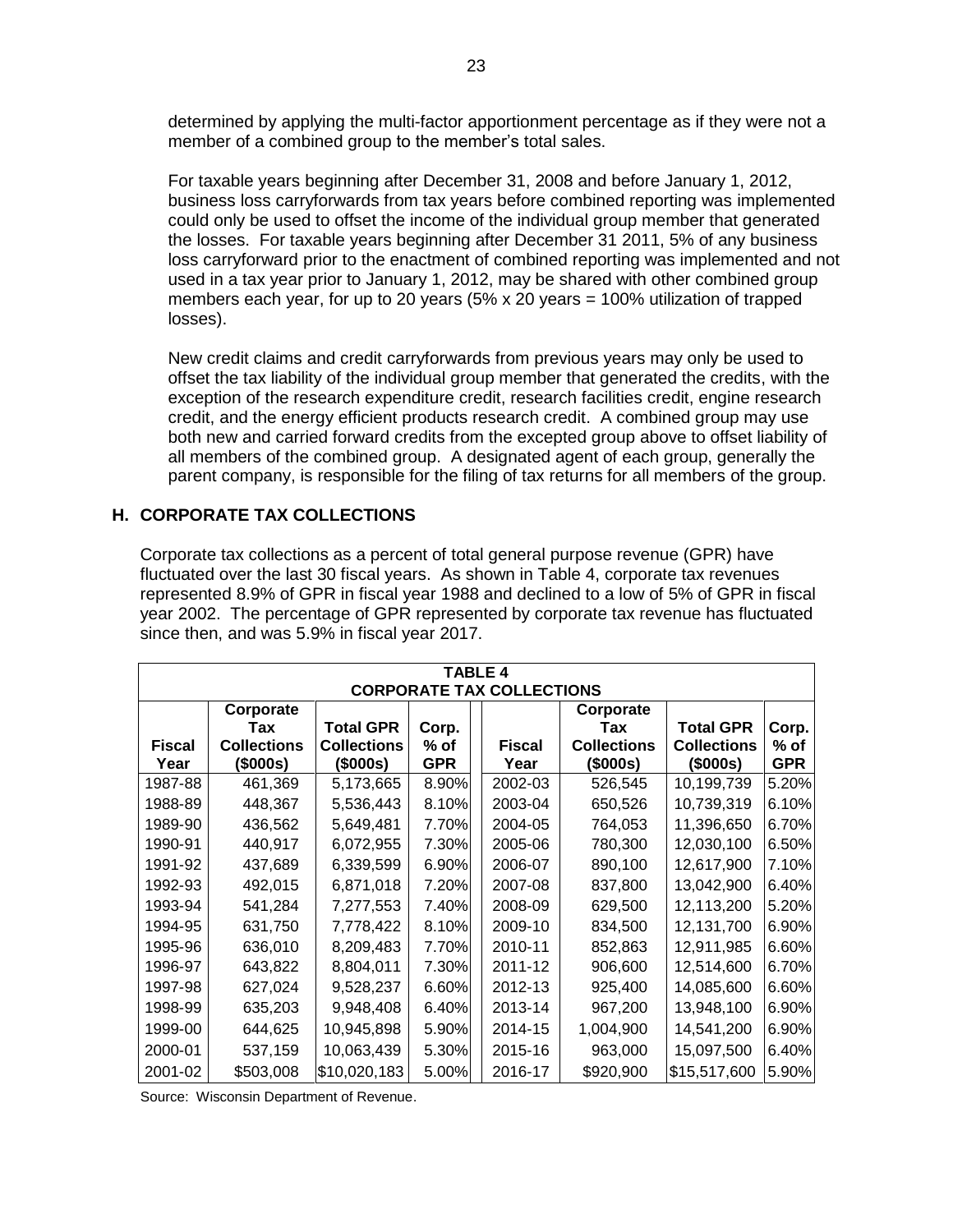# <span id="page-23-0"></span>**I. WISCONSIN C-CORPORATION FILERS BY INDUSTRY AND NET INCOME**

The following tables show Wisconsin C-corporation tax collections by industry and by size of business for tax year 2013, the latest data available. <sup>15</sup> Table 5 shows the number of corporations and the amount of net tax liability by two-digit NAICS code. For combined groups, the information is aggregated using group members' individual NAICS code. This approach provides a better picture of the income and tax liability derived from each industry than using the single NAICS code entered by the group's designated agent on Form 4, since members of a single group may be operating in a diverse range of industries. Aggregating at the member level results in different totals for number of returns and net income in Table 5 compared to Table 6.

Table 6 shows the tax collections by size of the corporation, as measured by the amount of net income of the corporation. The data in Tables 5 and 6 do not include S-corporations, because very few S-corporations pay tax at the entity level. Instead, S-corporations pass through income to the individual owners of the corporation who also pay related taxes.

As shown in Table 5, the manufacturing sector accounted for approximately 22% of net corporate tax liability reported in tax year 2013, the highest proportion for that tax year. The finance and insurance sector accounted for approximately 15% of net tax liability. The retail trade sector was the third-largest sector by net tax liability, accounting for approximately 14% of total net tax liability. These three sectors accounted for more than half of the total net tax liability in tax year 2013. However, given the ongoing phase-in of the Manufacturing and Agriculture Credit, which began in 2013, the manufacturing sector's share of corporate tax is expected to drop, especially after the full phase-in of the credit in tax year 2016.

<sup>15</sup> Because corporations can have a fiscal year that differs from the calendar year, and because corporations typically are granted extensions on the due date for filing returns, there is a considerable delay before complete statistics for a given tax year are available. For example, the extended due date for the tax year 2016 return for a corporation with a fiscal year that ran from December 1, 2016 through November 30, 2017 would be September 15, 2018.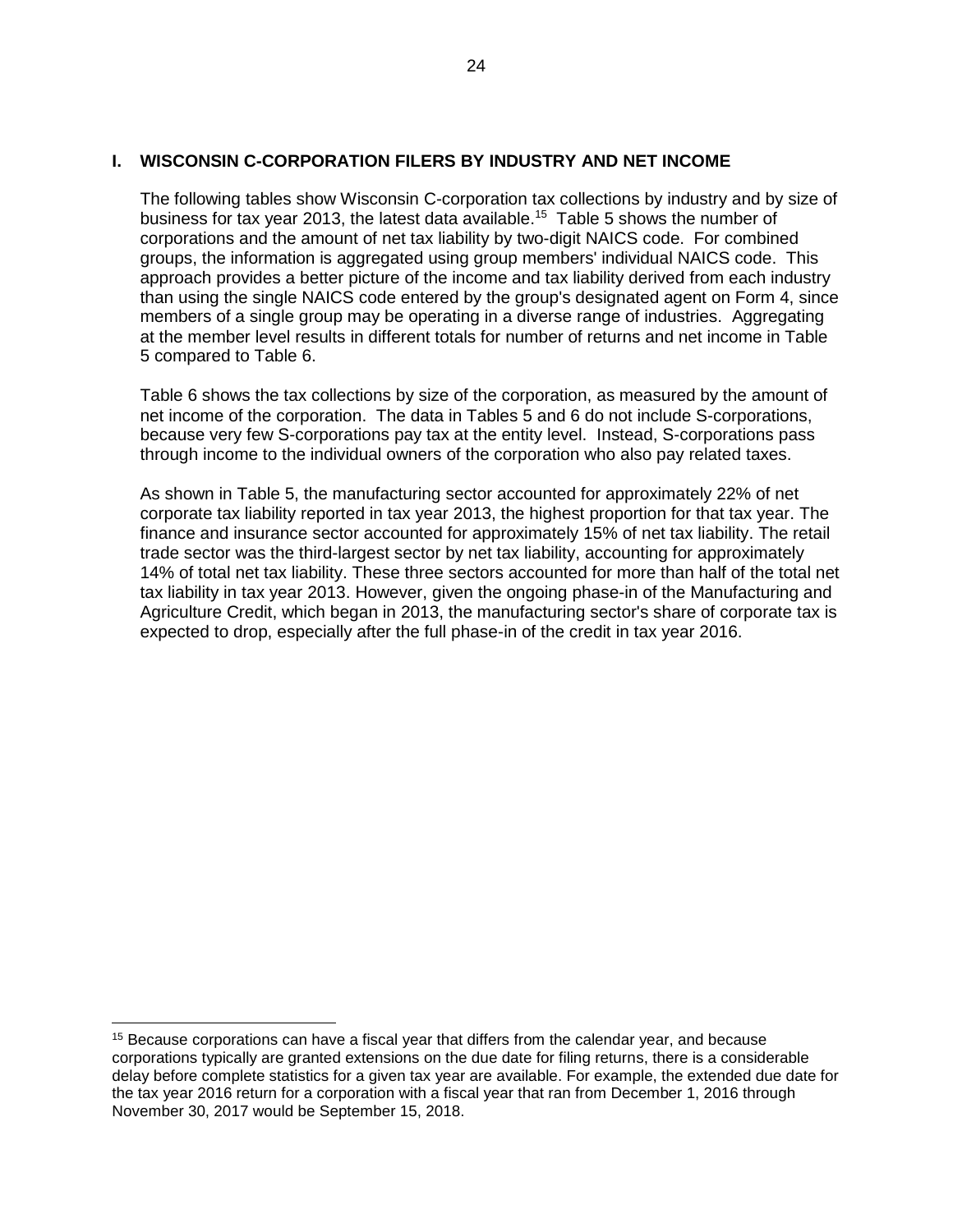| <b>TABLE 5</b><br>TAX YEAR 2013 WISCONSIN C-CORPORATION INCOME AND FRANCHISE TAX LIABILITY<br>BY TWO-DIGIT NAICS CLASS |              |        |                   |                   |              |                                      |                |              |  |
|------------------------------------------------------------------------------------------------------------------------|--------------|--------|-------------------|-------------------|--------------|--------------------------------------|----------------|--------------|--|
|                                                                                                                        |              |        | <b>Net Income</b> |                   |              | <b>Total Corporate Tax Liability</b> |                |              |  |
|                                                                                                                        | <b>NAICS</b> | # of   | # with            | <b>Net Income</b> | $%$ of       | # with                               | <b>Net Tax</b> | $%$ of       |  |
| <b>Industry</b>                                                                                                        | <b>Class</b> | Corps. | <b>Income</b>     | (\$000's)         | <b>Total</b> | Liability                            | (\$000's)      | <b>Total</b> |  |
| Agriculture                                                                                                            | 11           | 1,861  | 745               | 98,096            | 0.92%        | 575                                  | 5,321          | 0.69%        |  |
| Mining                                                                                                                 | 21           | 467    | 61                | 42,496            | 0.40%        | 59                                   | 3,174          | 0.41%        |  |
| <b>Utilities</b>                                                                                                       | 22           | 363    | 48                | 427,311           | 3.99%        | 46                                   | 33,755         | 4.37%        |  |
| Construction                                                                                                           | 23           | 4,500  | 1,099             | 122,007           | 1.14%        | 1,087                                | 9,121          | 1.18%        |  |
| Manufacturing                                                                                                          | $31 - 33$    | 10,772 | 4,034             | 2,718,221         | 25.36%       | 3,780                                | 172,155        | 22.28%       |  |
| Wholesale Trade                                                                                                        | 42           | 5,303  | 5,303             | 1,274,185         | 11.89%       | 2,020                                | 95,833         | 12.40%       |  |
| <b>Retail Trade</b>                                                                                                    | 44-45        | 5,130  | 1,537             | 1,484,772         | 13.85%       | 1,522                                | 113,811        | 14.73%       |  |
| Transportation and<br>Warehousing                                                                                      | 48-49        | 2,656  | 700               | 341,492           | 3.19%        | 690                                  | 26,806         | 3.47%        |  |
| Information                                                                                                            | 51           | 3,791  | 864               | 683,808           | 6.38%        | 837                                  | 52,576         | 6.80%        |  |
| Finance and<br>Insurance                                                                                               | 52           | 8,782  | 1,980             | 1,638,750         | 15.29%       | 1,911                                | 119,270        | 15.43%       |  |
| <b>Real Estate and</b><br>Leasing                                                                                      | 53           | 4,710  | 954               | 115,812           | 1.08%        | 930                                  | 9,074          | 1.17%        |  |
| Professional,<br>Scientific, and<br>Technical Services                                                                 | 54           | 9,635  | 2,654             | 667,383           | 6.23%        | 2,595                                | 48,332         | 6.25%        |  |
| Management of<br>Companies                                                                                             | 55           | 6,379  | 602               | 546,181           | 5.10%        | 582                                  | 40,853         | 5.29%        |  |
| Administrative,<br>Support, and Waste<br>Management                                                                    | 56           | 2,709  | 611               | 85,377            | 0.80%        | 599                                  | 6,531          | 0.85%        |  |
| Educational<br><b>Services</b>                                                                                         | 61           | 468    | 103               | 19,974            | 0.19%        | 103                                  | 1,578          | 0.20%        |  |
| Health Care and<br>Social Assistance                                                                                   | 62           | 4,219  | 683               | 87,898            | 0.82%        | 626                                  | 6,397          | 0.83%        |  |
| Arts, Entertainment,<br>and Recreation                                                                                 | 71           | 1,153  | 238               | 16,696            | 0.16%        | 235                                  | 1,319          | 0.17%        |  |
| Accommodation<br>and Food Services                                                                                     | 72           | 2,163  | 508               | 106,799           | 1.00%        | 506                                  | 8,437          | 1.09%        |  |
| <b>Other Services</b><br>(except Public<br>Administration)                                                             | 81           | 2,421  | 715               | 40,285            | 0.38%        | 708                                  | 3,174          | 0.41%        |  |
| Other/Unknown                                                                                                          | 99           | 3,159  | 664               | 201,911           | 1.88%        | 654                                  | 15,212         | 1.97%        |  |
| <b>Totals</b>                                                                                                          |              | 80,641 | 20,849            | 10,719,454        | 100%         | 20,065                               | 772,729        | 100.00%      |  |

Source: Aggregate statistics compiled by the Department of Revenue

As shown in Table 6, C-corporations reported net taxable income of \$10.7 billion for tax year 2013 and net tax liability of \$772.7 million. Of the 41,072 corporate returns filed in tax year 2013, 26,181 (63.7%) showed no taxable income or reported a net loss and thus reported no net tax liability. A small number of combined groups had a total group net income of zero or less but had a member or members with a positive net tax liability, which accounts for the difference between the net income amount shown in Table 5 (aggregated at the groupmember level) and Table 6 (aggregated at the total group level).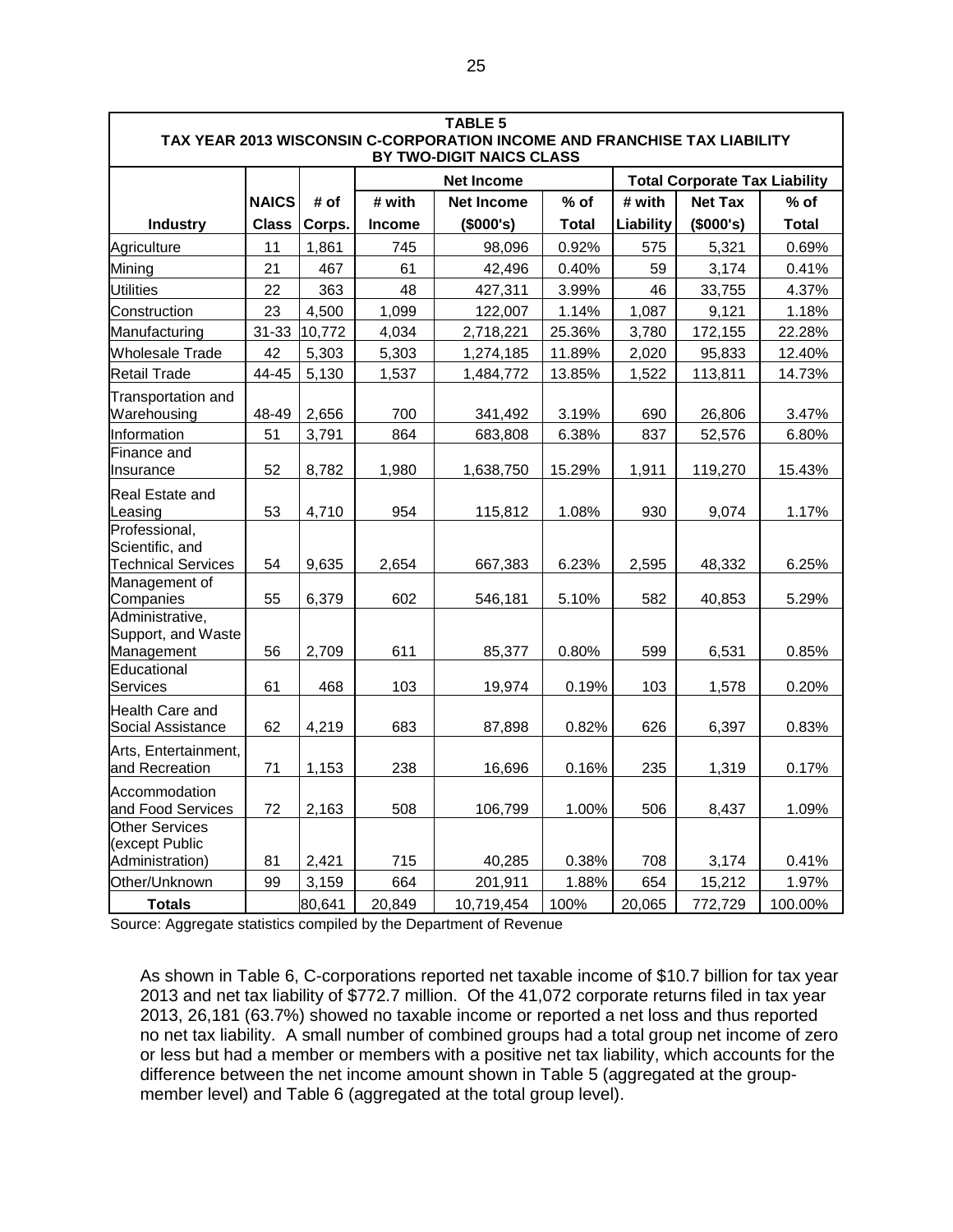| TABLE 6                                                                |                     |                                               |                        |        |                |  |  |  |
|------------------------------------------------------------------------|---------------------|-----------------------------------------------|------------------------|--------|----------------|--|--|--|
| TAX YEAR 2013 WISCONSIN C-CORPORATION INCOME & FRANCHISE TAX LIABILITY |                     |                                               |                        |        |                |  |  |  |
|                                                                        | BY NET INCOME CLASS |                                               |                        |        |                |  |  |  |
|                                                                        |                     | <b>With Net Tax</b><br><b>With Net Income</b> |                        |        |                |  |  |  |
|                                                                        |                     |                                               |                        |        | <b>Amount</b>  |  |  |  |
| <b>Net Income Class</b>                                                | Count               | Count                                         | <b>Amount (\$000s)</b> | Count  | $($ \$000s $)$ |  |  |  |
| No income or net loss                                                  | 26,181              | $\Omega$                                      | Ω                      | 9      | 82             |  |  |  |
| \$0 to \$10,000                                                        | 5,287               | 5,287                                         | 15,854                 | 5,147  | 1,235          |  |  |  |
| \$10,001 to \$25,000                                                   | 2,183               | 2,183                                         | 35,705                 | 2,130  | 2,733          |  |  |  |
| \$25,001 to \$50,000                                                   | 1,728               | 1,728                                         | 63,240                 | 1,684  | 4,812          |  |  |  |
| \$50,001 to \$100,000                                                  | 1,606               | 1,606                                         | 113,546                | 1,546  | 8,454          |  |  |  |
| \$100,001 to \$250,000                                                 | 1,460               | 1,460                                         | 230,896                | 1,389  | 16,845         |  |  |  |
| \$250,001 to \$500,000                                                 | 804                 | 804                                           | 282,779                | 774    | 20,693         |  |  |  |
| \$500,001 to \$1,000,000                                               | 600                 | 600                                           | 424,937                | 571    | 30,844         |  |  |  |
| \$1,000,001 to \$5,000,000                                             | 852                 | 852                                           | 1,885,385              | 819    | 134,402        |  |  |  |
| \$5,000,001 to \$10,000,000                                            | 171                 | 171                                           | 1,208,894              | 165    | 85,565         |  |  |  |
| Over \$10,000,000                                                      | 200                 | 200                                           | 6,456,728              | 196    | 467,059        |  |  |  |
| Totals                                                                 | 41,072              | 14,891                                        | 10,717,964             | 14,430 | 772,728        |  |  |  |

Source: Aggregate statistics compiled by the Department of Revenue.

# <span id="page-25-0"></span>**J. OTHER STATES**

Table 7 shows the tax rates and standard apportionment formulas for all 50 states for tax year 2015. Four states (Nevada, South Dakota, Washington, and Wyoming) have no general corporate income tax. Special industry apportionment formulas, such as those used for financial institutions, insurance companies, or utilities, are not included in the table.

Also, in some states the tax rates for special entities, such as S-corporations or financial institutions, are different than the rates for other entities. These special rates are not included in the table.

"Double-weight" (or "triple-weight") indicates that the apportionment is based on three factors but the sales factor is double-weighted (or triple-weighted).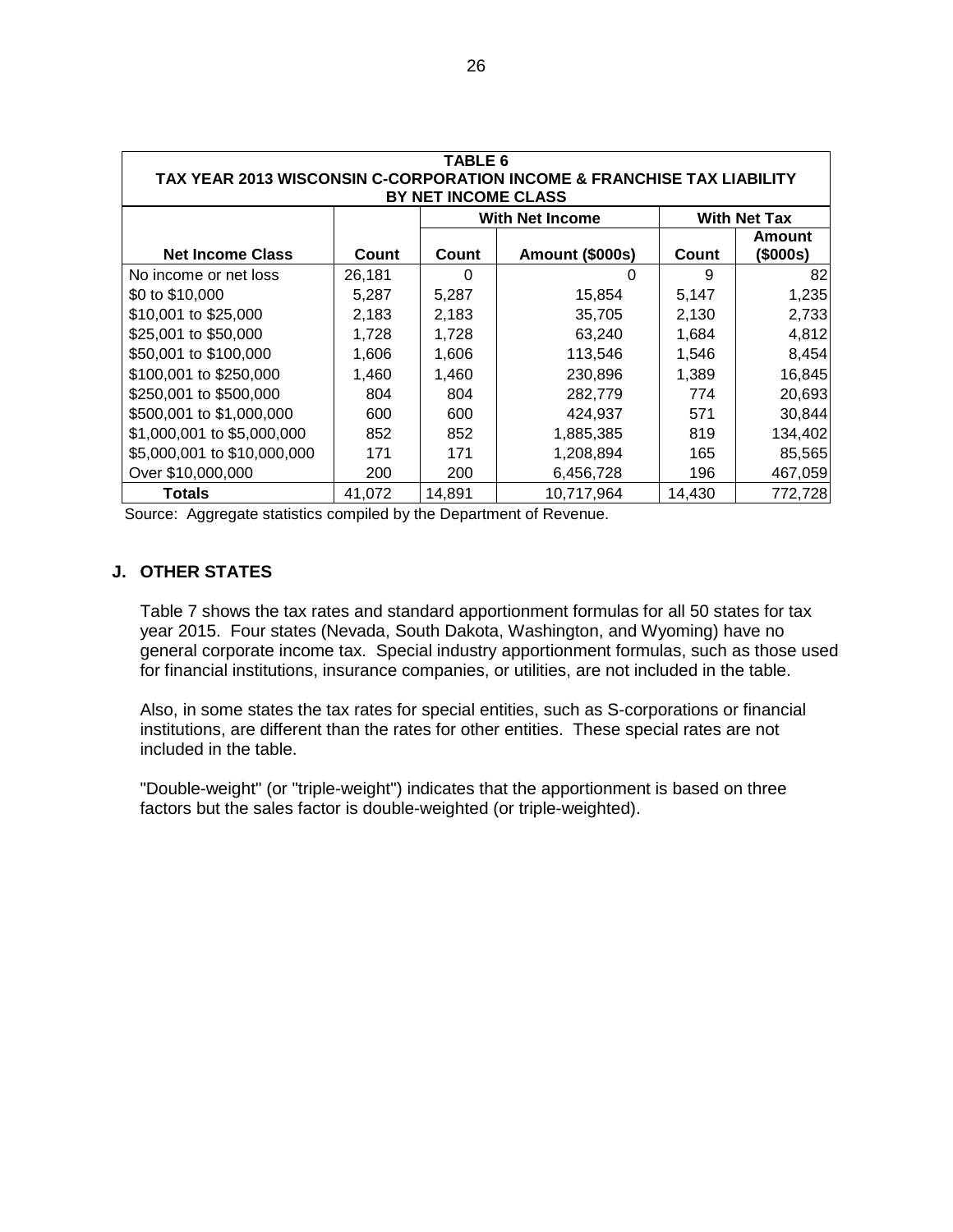| <b>TABLE 7</b><br>STATES' TAX RATES AND APPORTIONMENT FORMULAS, TAX YEAR 2018 |                                                                                                  |                                                                                                                                           |  |  |
|-------------------------------------------------------------------------------|--------------------------------------------------------------------------------------------------|-------------------------------------------------------------------------------------------------------------------------------------------|--|--|
| <b>State</b>                                                                  | <b>Apportionment</b>                                                                             | <b>Tax Rates</b>                                                                                                                          |  |  |
| Alabama                                                                       | 3-Factor formula with double-weighted sales factor.                                              | 6.5%; taxpayers with \$100,000 or less of gross sales<br>within the state may pay 0.25% on such sales                                     |  |  |
| Alaska                                                                        | Evenly-weighted 3-Factor.                                                                        | 0% on \$25k, up to 9.4% over \$222k                                                                                                       |  |  |
| Arizona                                                                       | 3-factor formula with double-weighted sales factor or one-factor<br>sales formula.               | 4.90%                                                                                                                                     |  |  |
| Arkansas                                                                      | Three-Factor formula with double-weighted sales factor.                                          | 1% on \$3k to 6.8% over \$100k                                                                                                            |  |  |
| California                                                                    | Single Sales Factor.                                                                             | 8.84%                                                                                                                                     |  |  |
| Colorado                                                                      | Single Sales Factor.                                                                             | 4.63%; taxpayers with \$100,000 or less of gross sales<br>within the state may pay 0.5% on such sales                                     |  |  |
| Connecticut                                                                   | Single-Factor gross receipts formula.                                                            | 7.5%, minimum tax of \$250. 10% surcharge if gross<br>income is \$100 million or more and tax liability exceeds<br>minimum tax            |  |  |
| Delaware                                                                      | Three-factor formula with triple-weighted sales factor (60-20-20<br>(sales, property, payroll)). | 8.70%                                                                                                                                     |  |  |
| Washington, DC                                                                | Single Sales Factor                                                                              | 8.25%                                                                                                                                     |  |  |
| Florida                                                                       | 3-Factor formula with double-weighted sales factor.                                              | Greater of 5.5% or alternative minimum tax, minus a<br>\$50,000 exemption                                                                 |  |  |
| Georgia                                                                       | Single Sales Factor.                                                                             | 6%                                                                                                                                        |  |  |
| Hawaii                                                                        | Evenly-weighted 3-Factor.                                                                        | 4.4% on \$25k to 6.4% over \$100k; or taxpayers with<br>\$100,000 or lesser of gross sales within the state may pay<br>0.5% on such sales |  |  |
| Idaho                                                                         | 3-factor formula with double-weighted Sales Factor.                                              | 6.925% plus \$10; or taxpayers with \$100,000 or less of<br>gross sales within the state may pay 1% on such sales                         |  |  |
| Illinois                                                                      | Single Sales Factor.                                                                             | 7% plus 2.5% personal property replacement tax                                                                                            |  |  |
| Indiana                                                                       | Single Sales Factor.                                                                             | 6.25% before June 30, 2018; 5.75% after June 30, 2018;<br>5.5% after June 30, 2019                                                        |  |  |
| lowa                                                                          | Single Sales Factor.                                                                             | 6% on \$25k to 12% minus \$7,500 over \$250k                                                                                              |  |  |
| Kansas                                                                        | Evenly-weighted 3-Factor.                                                                        | 4% plus 3% surtax on income over \$50k;                                                                                                   |  |  |
| Kentucky                                                                      | Single factor receipts formula.                                                                  | 5%                                                                                                                                        |  |  |
| Louisiana                                                                     | Single factor sales formula.                                                                     | 4% on \$25k to 8% over \$200k                                                                                                             |  |  |
| Maine                                                                         | Single Sales Factor.                                                                             | 3.5% on \$25k to 8.93% over \$250k                                                                                                        |  |  |
| Maryland                                                                      | 3-factor sales formula with triple weighted sale factor.                                         | 8.25%                                                                                                                                     |  |  |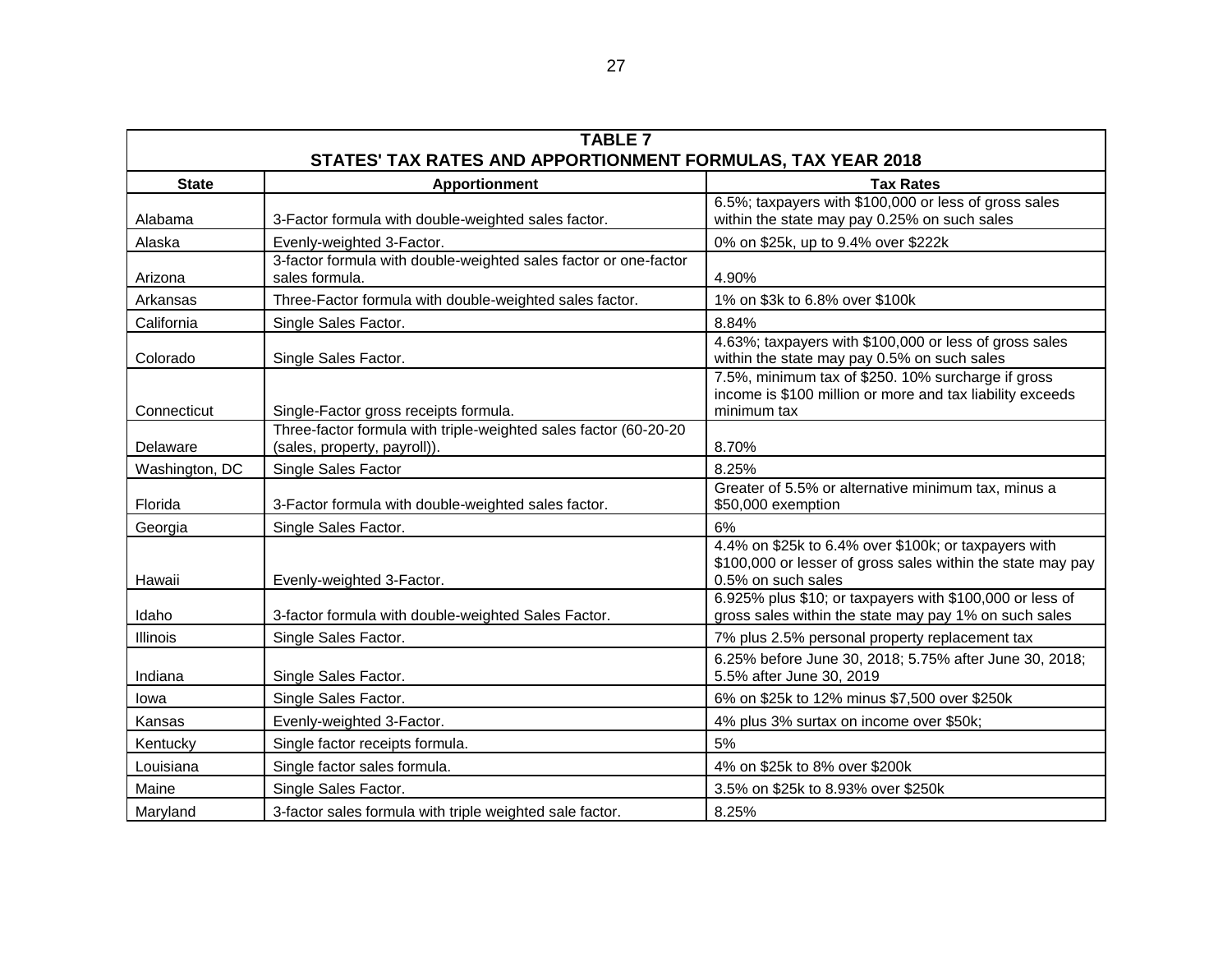| <b>TABLE 7</b><br>STATES' TAX RATES AND APPORTIONMENT FORMULAS, TAX YEAR 2018 |                                                                                        |                                                                                                                                                               |  |  |
|-------------------------------------------------------------------------------|----------------------------------------------------------------------------------------|---------------------------------------------------------------------------------------------------------------------------------------------------------------|--|--|
| <b>State</b>                                                                  | <b>Apportionment</b>                                                                   | <b>Tax Rates</b>                                                                                                                                              |  |  |
| Massachusetts                                                                 | 3-factor formula with double-weighted sales factor.                                    | 8% plus \$2.60 per \$1,000 of tangible personal property or<br>minimum tax of \$456                                                                           |  |  |
| Michigan                                                                      | Single Sales Factor.                                                                   | 6%                                                                                                                                                            |  |  |
| Minnesota                                                                     | Single Sales Factor.                                                                   | 9.8%; corporations are subject to an additional minimum<br>tax ranging from \$0 to \$9,770 depending on in-state<br>property, payroll, and sales or receipts  |  |  |
| Mississippi                                                                   | General apportionment factor is Single Sales; Most industries<br>have special factors. | \$0-\$5,000: 3%; \$5,001-\$10,000: 4%; \$10,001 or more:<br>5%                                                                                                |  |  |
| Missouri                                                                      | 3-Factor or optional Single Sales for certain industries.                              | 6.25%                                                                                                                                                         |  |  |
| Montana                                                                       | Evenly-weighted 3-Factor.                                                              | 6.75%; taxpayers with \$100,000 or less of gross sales<br>within the state may pay 0.5% on such sales.; 7% for<br>water's edge combined groups                |  |  |
| Nebraska                                                                      | Single Sales Factor.                                                                   | 5.58% on \$100k to 7.81% plus \$5,580 over \$100k                                                                                                             |  |  |
| Nevada                                                                        | Not Applicable.                                                                        | Not Applicable                                                                                                                                                |  |  |
| New Hampshire                                                                 | Three factor formula with double-weighted Sales Factor.                                | 8.2% if gross income over \$50,000                                                                                                                            |  |  |
| New Jersey                                                                    | Single Sales Factor.                                                                   | Greater of: \$0-\$50,000: 6.5%; \$50,001-\$100,000: 7.5%;<br>\$100,001 or more: 9%; or alternative minimum; or fixed<br>dollar minimum of \$500 up to \$2,000 |  |  |
| New Mexico                                                                    | Evenly-weighted 3-Factor.                                                              | 4.8% up to \$500k; \$24,000 plus 5.9% over \$500k                                                                                                             |  |  |
| New York                                                                      | Single Receipts Factor.                                                                | 6.5% (0% for qualified in-state manufacturers); may be<br>required to use alternative minimum calculation or fixed<br>dollar minimum                          |  |  |
| North Carolina                                                                | Single sales factor                                                                    | 3%                                                                                                                                                            |  |  |
| North Dakota                                                                  | Evenly-weighted 3-Factor.                                                              | \$0-\$25,000: 1.41%; \$25,001-\$50,000:3.55%; \$50,001 or<br>more: 4.31%; 3.5% additional for combined groups                                                 |  |  |
| Ohio                                                                          | No general apportionment formula.                                                      | Commercial activity tax on gross receipts: \$150,000-1<br>million: \$150; over \$1 million: \$150 plus 0.26%                                                  |  |  |
| Oklahoma                                                                      | 3-Factor, or Double-weight if meets investment criteria.                               | 6%                                                                                                                                                            |  |  |
| Oregon                                                                        | Single Sales Factor.                                                                   | Greater of: 6.6% on first \$1 million, 7.6% on income over<br>\$1m; or fixed dollar amount based on Oregon sales.                                             |  |  |
| Pennsylvania                                                                  | Single Sales Factor.                                                                   | 9.99%                                                                                                                                                         |  |  |
| Rhode Island                                                                  | Single Sales Factor                                                                    | Greater of: net income tax of 7%; or minimum tax of<br>\$400.                                                                                                 |  |  |
| South Carolina                                                                | Single Sales Factor.                                                                   | 5%                                                                                                                                                            |  |  |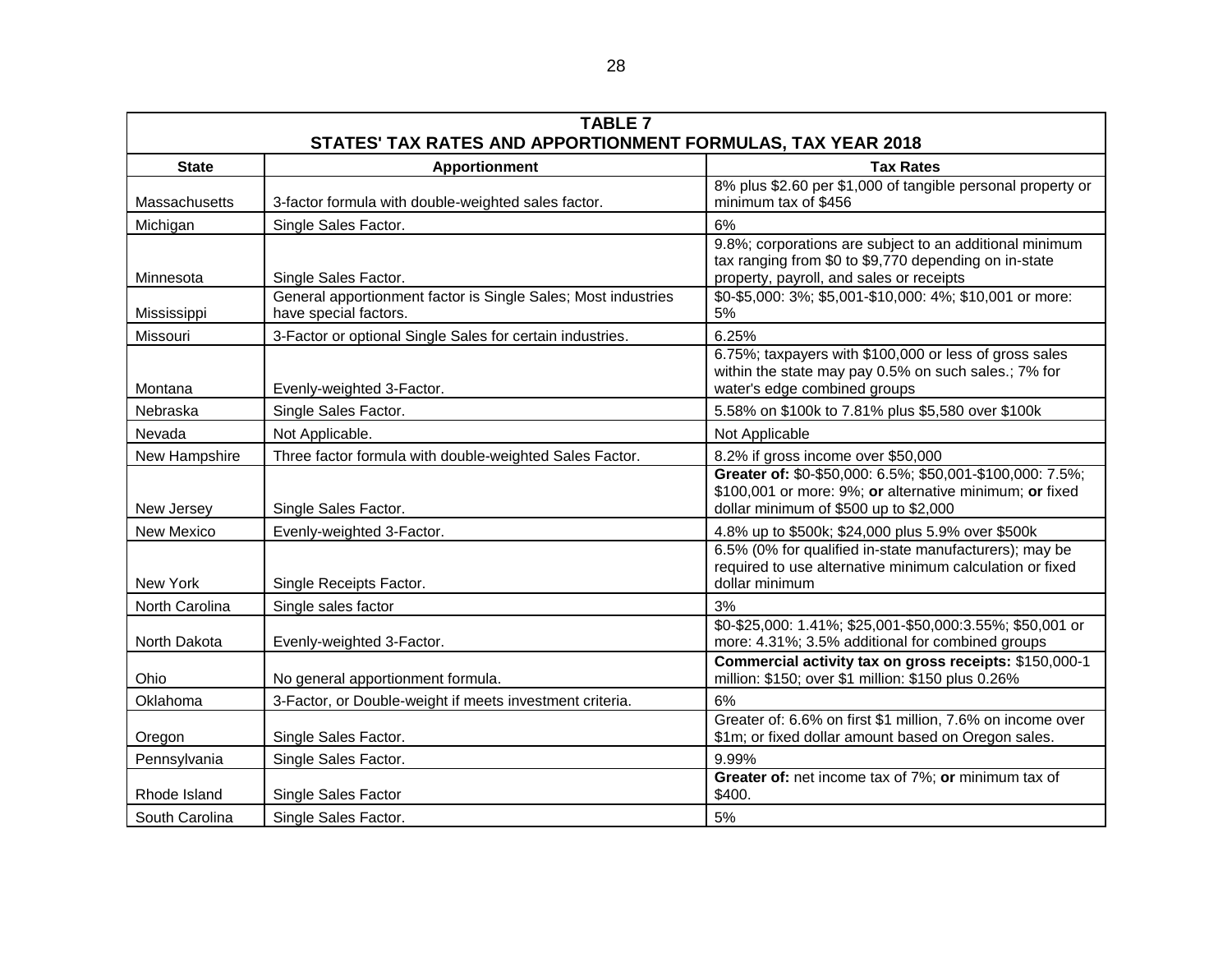| <b>TABLE 7</b><br>STATES' TAX RATES AND APPORTIONMENT FORMULAS, TAX YEAR 2018 |                                                                  |                                                                                                                                                           |  |  |  |
|-------------------------------------------------------------------------------|------------------------------------------------------------------|-----------------------------------------------------------------------------------------------------------------------------------------------------------|--|--|--|
| <b>State</b>                                                                  | <b>Apportionment</b>                                             | <b>Tax Rates</b>                                                                                                                                          |  |  |  |
| South Dakota                                                                  | Not Applicable.                                                  | Not Applicable                                                                                                                                            |  |  |  |
| Tennessee                                                                     | <b>Triple-weighted Sales Factor</b>                              | 6.50%                                                                                                                                                     |  |  |  |
| Texas                                                                         | Single Gross Receipts Factor.                                    | 0.75% for most entities. 0.375% for qualifying wholesalers<br>and retailers. 0.331% for entities with \$20 million or less in<br>annualized total revenue |  |  |  |
| Utah                                                                          | Evenly-weighted 3-Factor, optional double-weighted sales factor. | 4.95%, \$100 minimum                                                                                                                                      |  |  |  |
| Vermont                                                                       | Double-weighted Sales Factor.                                    | \$0-\$10,000: 6%; \$10,001-\$25,000: 7%; \$25,001 and over:<br>8.5%                                                                                       |  |  |  |
| Virginia                                                                      | Double-weighted Sales Factor.                                    | 6%                                                                                                                                                        |  |  |  |
| Washington                                                                    | Not Applicable.                                                  | Not Applicable                                                                                                                                            |  |  |  |
| West Virginia                                                                 | Double-weighted Sales Factor.                                    | 6.5%                                                                                                                                                      |  |  |  |
| Wisconsin                                                                     | Single Sales Factor.                                             | 7.90%                                                                                                                                                     |  |  |  |
| Wyoming                                                                       | Not Applicable.                                                  | Not Applicable                                                                                                                                            |  |  |  |

Source: CCH Multi-state Corporate Income Tax Guide